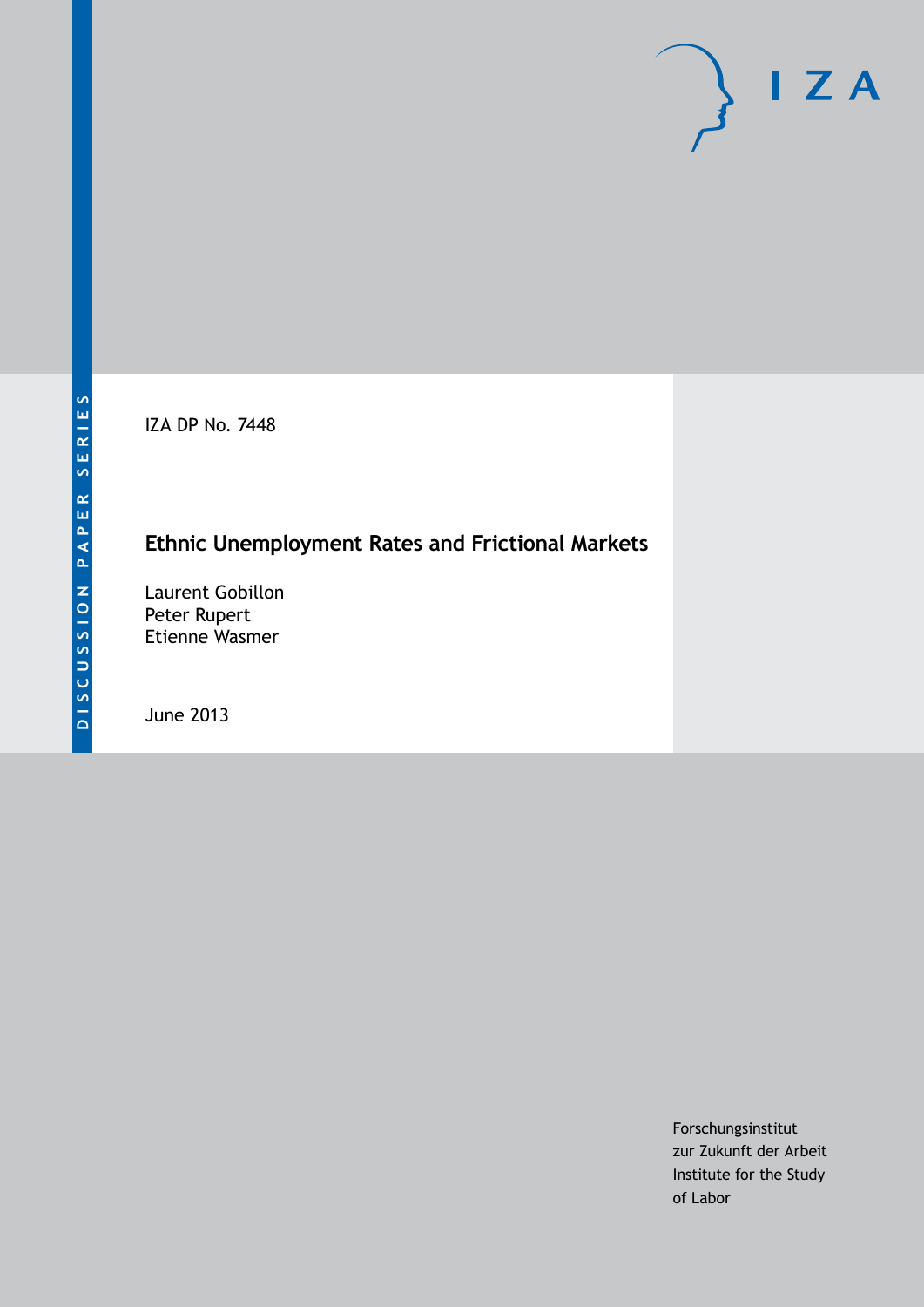# **Ethnic Unemployment Rates and Frictional Markets**

## **Laurent Gobillon**

*INED, PSE and IZA*

## **Peter Rupert**

*University of California, Santa Barbara*

## **Etienne Wasmer**

*Sciences-Po Paris, LIEPP and IZA*

Discussion Paper No. 7448 June 2013

IZA

P.O. Box 7240 53072 Bonn Germany

Phone: +49-228-3894-0 Fax: +49-228-3894-180 E-mail: [iza@iza.org](mailto:iza@iza.org)

Any opinions expressed here are those of the author(s) and not those of IZA. Research published in this series may include views on policy, but the institute itself takes no institutional policy positions. The IZA research network is committed to the IZA Guiding Principles of Research Integrity.

The Institute for the Study of Labor (IZA) in Bonn is a local and virtual international research center and a place of communication between science, politics and business. IZA is an independent nonprofit organization supported by Deutsche Post Foundation. The center is associated with the University of Bonn and offers a stimulating research environment through its international network, workshops and conferences, data service, project support, research visits and doctoral program. IZA engages in (i) original and internationally competitive research in all fields of labor economics, (ii) development of policy concepts, and (iii) dissemination of research results and concepts to the interested public.

<span id="page-1-0"></span>IZA Discussion Papers often represent preliminary work and are circulated to encourage discussion. Citation of such a paper should account for its provisional character. A revised version may be available directly from the author.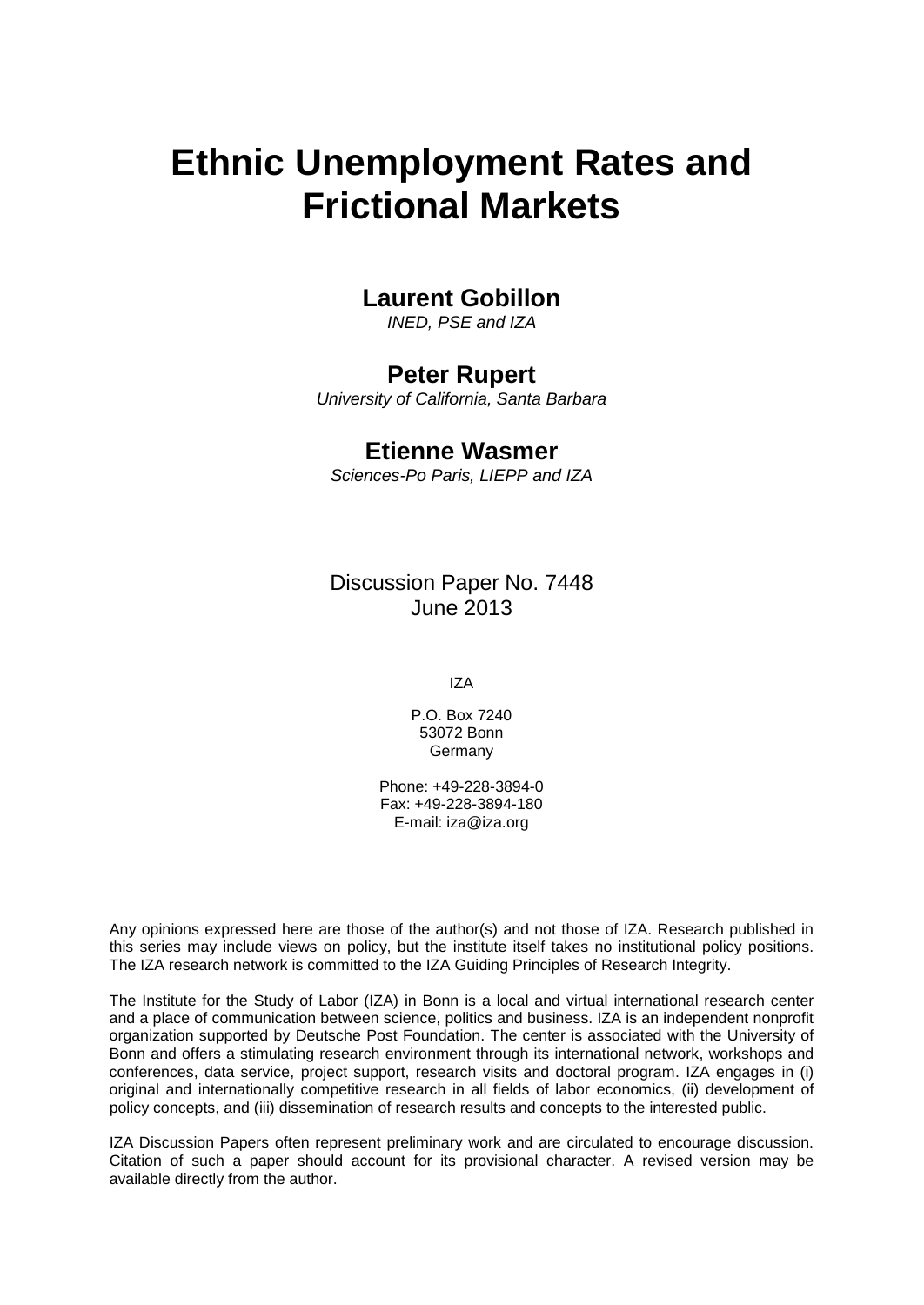IZA Discussion Paper No. 7448 June 2013

## **ABSTRACT**

## **Ethnic Unemployment Rates and Frictional Markets[\\*](#page-1-0)**

The unemployment rate in France is roughly 6 percentage points higher for African immigrants than for natives. In the US the unemployment rate is approximately 9 percentage points higher for blacks than for whites. Commute time data indicates that minorities face longer commute times to work, potentially reflecting more difficult access to jobs. In this paper we investigate the impact of spatial mismatch on the unemployment rate of ethnic groups using the matching model proposed by Rupert and Wasmer (2012). We find that spatial factors explain between 1 to 1.5 percentage points of the unemployment rate gap in both France and the US, amounting to 17% to 25% of the relative gap in France and about 10% in the US. Among these factors, differences in commuting distance plays the most important role. In France, though, longer commuting distances may be mitigated by higher mobility in the housing market for African workers. Overall, we still conclude that labor market factors remain the main explanation for the higher unemployment rate of Africans.

JEL Classification: J15, J61, R23

Keywords: spatial mismatch hypotheses, commuting, job acceptance, ethnic unemployment rates

Corresponding author:

Etienne Wasmer Sciences-Po Paris Departement d'Economie 28 Rue des Saint-Pères 75007 Paris France E-mail: [etienne.wasmer@sciences-po.fr](mailto:etienne.wasmer@sciences-po.fr)

We thank Jean-Baptiste Kerveillant for excellent research assistance. We are also grateful to Gilles Duranton, Morgane Laouenan, Bruno Van der Linden, the participants of the II Workshop on Urban Economics in Barcelona and the IRES Research Seminar in Louvain-la-Neuve, as well as two anonymous referees for their useful comments.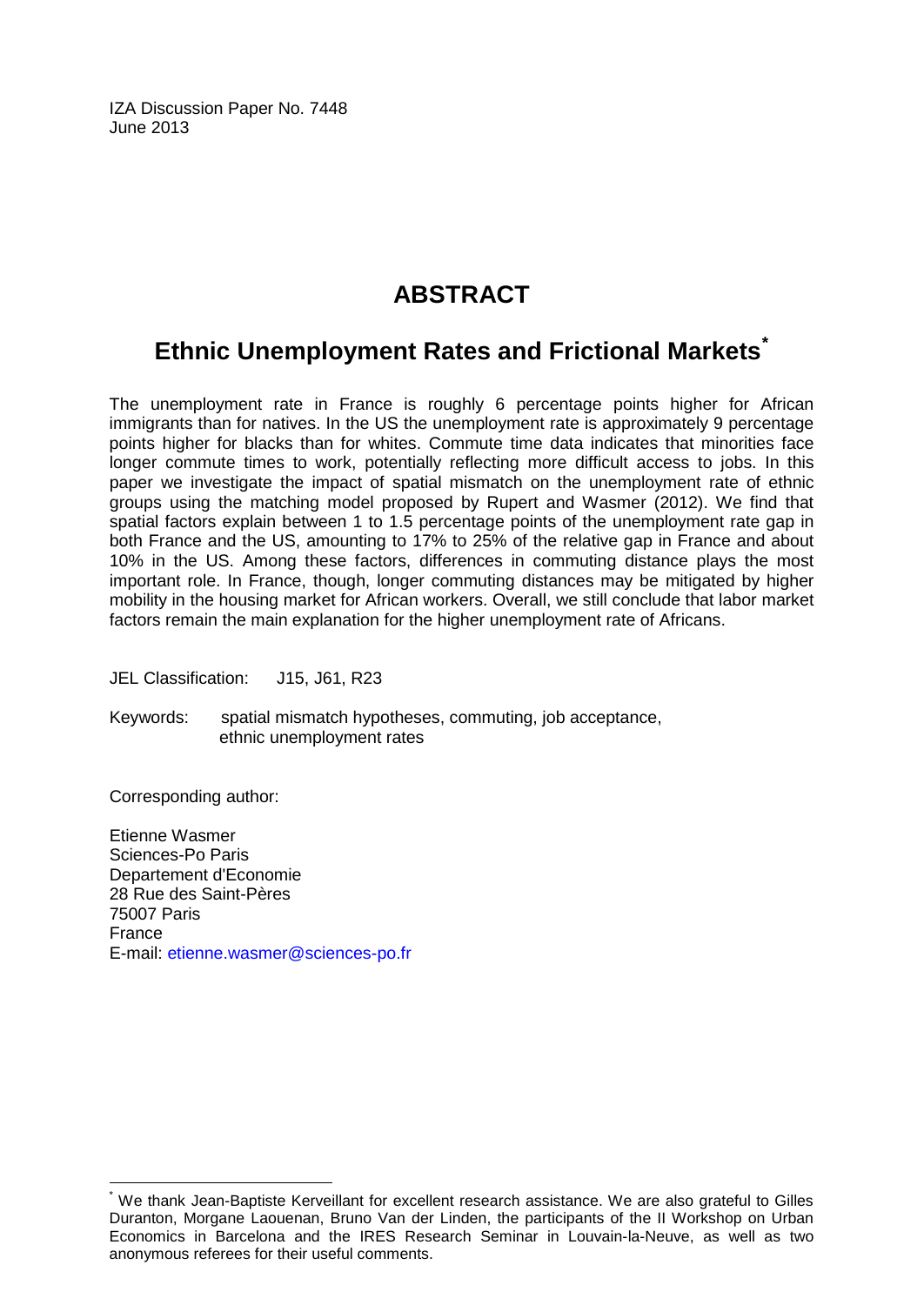### <span id="page-3-1"></span>1 Introduction

The persistence of the unemployment rate gap between natives and immigrants, or in the US context between whites and blacks, is a major policy concern. However, there is still debate whether it is "race" or "space" that is the key explanatory factor of the poor labor market outcomes of many minorities (see [Ellwood,](#page-32-0) [1986\)](#page-32-0). The spatial mismatch literature, initiated by [Kain](#page-33-0) [\(1968\)](#page-33-0), has indeed attempted to determine whether minority workers have worse access to the labor market or whether they face barriers in housing choice, making it difficult to locate close to job opportunities.

In this paper we propose a methodology to assess the "dynamic spatial mismatch" hypothesis, that is, the intertemporal decisions of housing, commuting, job acceptance and quits. We develop and quantify a tractable macro-economic matching model to assess the importance of job market factors and spatial factors. Our contribution is threefold: we model frictions on both the labor and housing markets whereas, in the literature, frictions are usually introduced only in one market; we calibrate the model to get quantitative results rather than giving only theoretical predictions; finally, we perform comparative statics to assess the contribution of job and spatial factors to the ethnic unemployment rate gap.

There are several forces possibly at work that have been formulated in the literature. Minority workers may not have the same access to jobs due to differences in unobservables related to productivity or discrimination in the labor market. Employers may have racial preferences and discriminate [\(Becker,](#page-32-1) [1971\)](#page-32-1). They may also consider minority workers to be, on average, less productive and assign their average productivity to all minority applicants if productivity is not observed during the recruitement process [\(Phelps,](#page-33-1) [1972\)](#page-33-1). Finally, they may avoid employing minority workers because they expect their customers to be reluctant interacting with them [\(Borjas and Bronars,](#page-32-2) [1989;](#page-32-2) [Combes](#page-32-3) *et al.*, [2011\)](#page-32-3).

According to the spatial mismatch literature, housing market discrimination may prevent US black workers from locating close to job centers and the resulting distance to job opportunities could be a cause of their unemployment.<sup>[1](#page-3-0)</sup> [Zax and Kain](#page-34-0) [\(1996\)](#page-34-0) investigates the effect of the relocation of a plant in Detroit from the city center to a white neighborhood, where housing discrimination against blacks is considered to be operational, on quits and residential relocations of black and white workers. They show that blacks quit more often and relocate less often close to

<span id="page-3-0"></span><sup>1</sup>For empirical surveys on spatial mismatch, see [Jencks and Mayer](#page-33-2) [\(1990\)](#page-33-2), [Kain](#page-33-3) [\(1992\)](#page-33-3), [Ihlanfeldt and Sjoquist](#page-33-4) [\(1998\)](#page-33-4) and [Hellerstein](#page-33-5) [and Neumark](#page-33-5) [\(2011\)](#page-33-5). For a survey insisting on theoretical mechanisms, the reader can refer to [Gobillon](#page-33-6) *et al.* [\(2007\)](#page-33-6).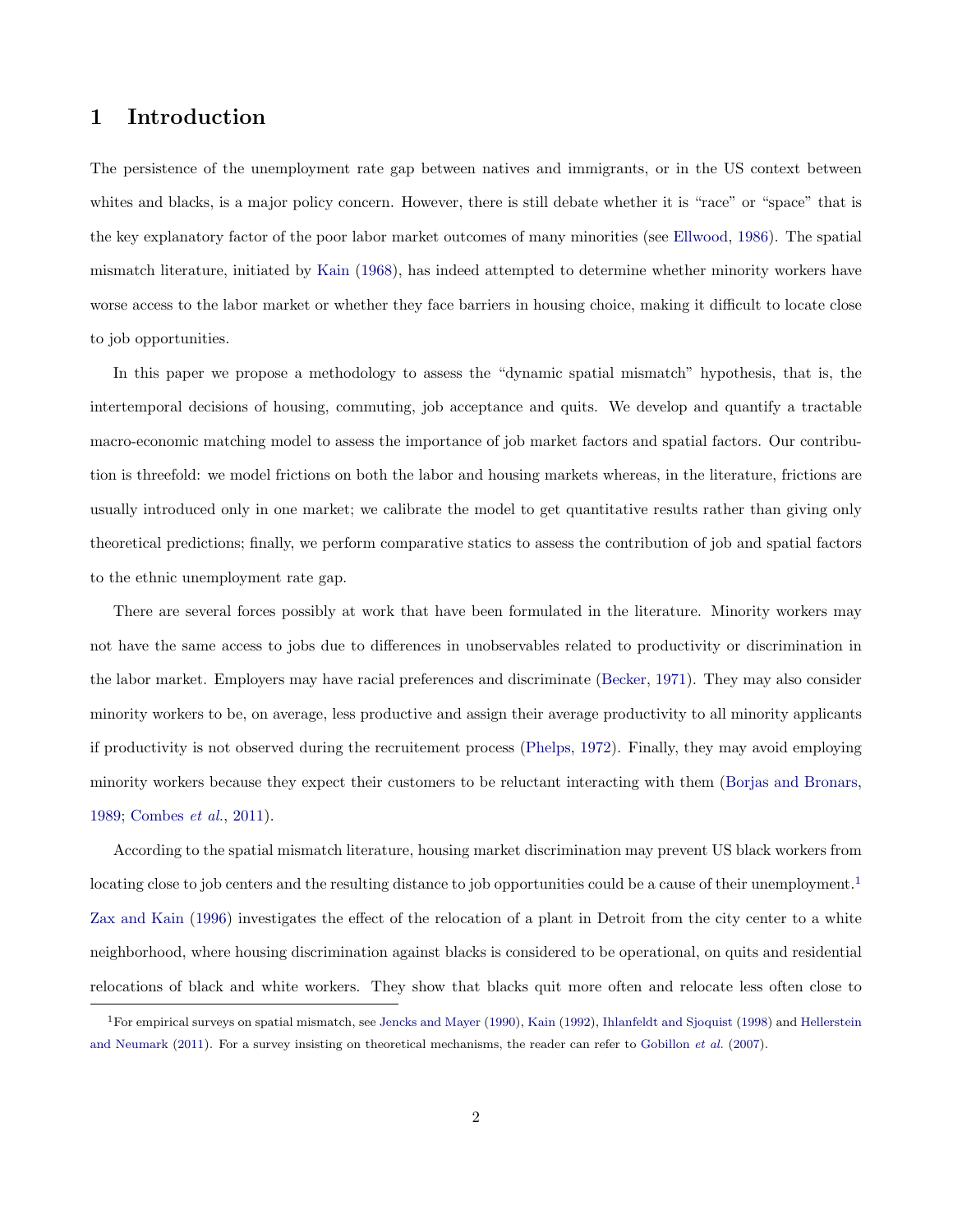the plant. We consider in our model that there is a Minority (here, non-natives, predominantly Africans) and a Majority, with the Minority have housing opportunities which are associated to longer commuting distances during the residential search process.

The effect of distance on unemployment has been investigated in the theoretical literature mostly in an urban economics setting. [Wasmer and Zenou](#page-34-1) [\(2002\)](#page-34-1) show how distance to jobs can decrease search efficiency and lead to unemployment. However, their paper does not consider the racial dimension. Closer to our paper is the paper by [Brueckner and Zenou](#page-32-4) [\(2003\)](#page-32-4) that considers two cities and model the effect of housing discrimination for blacks in one city on their unemployment. However, the importance of this mechanism relative to job discrimination is not assessed. More recently, [Gautier and Zenou](#page-32-5) [\(2010\)](#page-32-5) propose a model where blacks initially have less wealth than whites. This translates into blacks perhaps not having access to a car and therefore a weaker bargaining position than whites since fewer jobs are accessible. Blacks thus end up with a higher unemployment rate, lower wages and higher commute times. Empirical results obtained by [Weinberg](#page-34-2) [\(2000,](#page-34-2) [2004\)](#page-34-3) suggest that the centralization of blacks in US cities explains a significant part of the black-white employment differential because jobs have migrated to the suburbs. [Hellerstein](#page-33-7) *et al.* [\(2008\)](#page-33-7) find that, for blacks, it is the distance to jobs occupied by blacks (and not the distance to all jobs) that significantly affects their employment opportunities. This suggests that the labor markets for blacks and whites could be segmented to some extent.

In this paper we consider a matching model based on [Rupert and Wasmer](#page-33-8) [\(2012\)](#page-33-8) that incorporates ethnic differences in the access to jobs and dwellings. While [Decreuse and Schmutz](#page-32-6) [\(2012\)](#page-32-6) used a similar approach, we explicitly take space into account through the distances between dwellings and jobs, and do not restrict the analysis to a two-location framework. In particular, unemployed workers receive job offers with an associated commuting distance.[2](#page-4-0) Employed individuals also search for houses to reduce commute times. In the data individuals might also be forced to move due to a change in family structure, neighborhood quality and so on. We model these as "family shocks" that necessitate a move from the current location. These modeling choices allow a parsimonious representation, providing key theoretical and quantitative outcomes.

<span id="page-4-0"></span>Whereas ethnic differences in the job arrival rate may be related to differences in the access to the labor market,

<sup>&</sup>lt;sup>2</sup>A limitation of our distance approach is that we do not consider the heterogeneity among locations. Here, space is assumed to be isotropic, in the sense that all locations look identical when unemployed. This means in particular that consumption amenities are ignored as well as local network effects that may be used for finding a job or positive community effects if minority workers have a taste for residing closer to people of the same origin.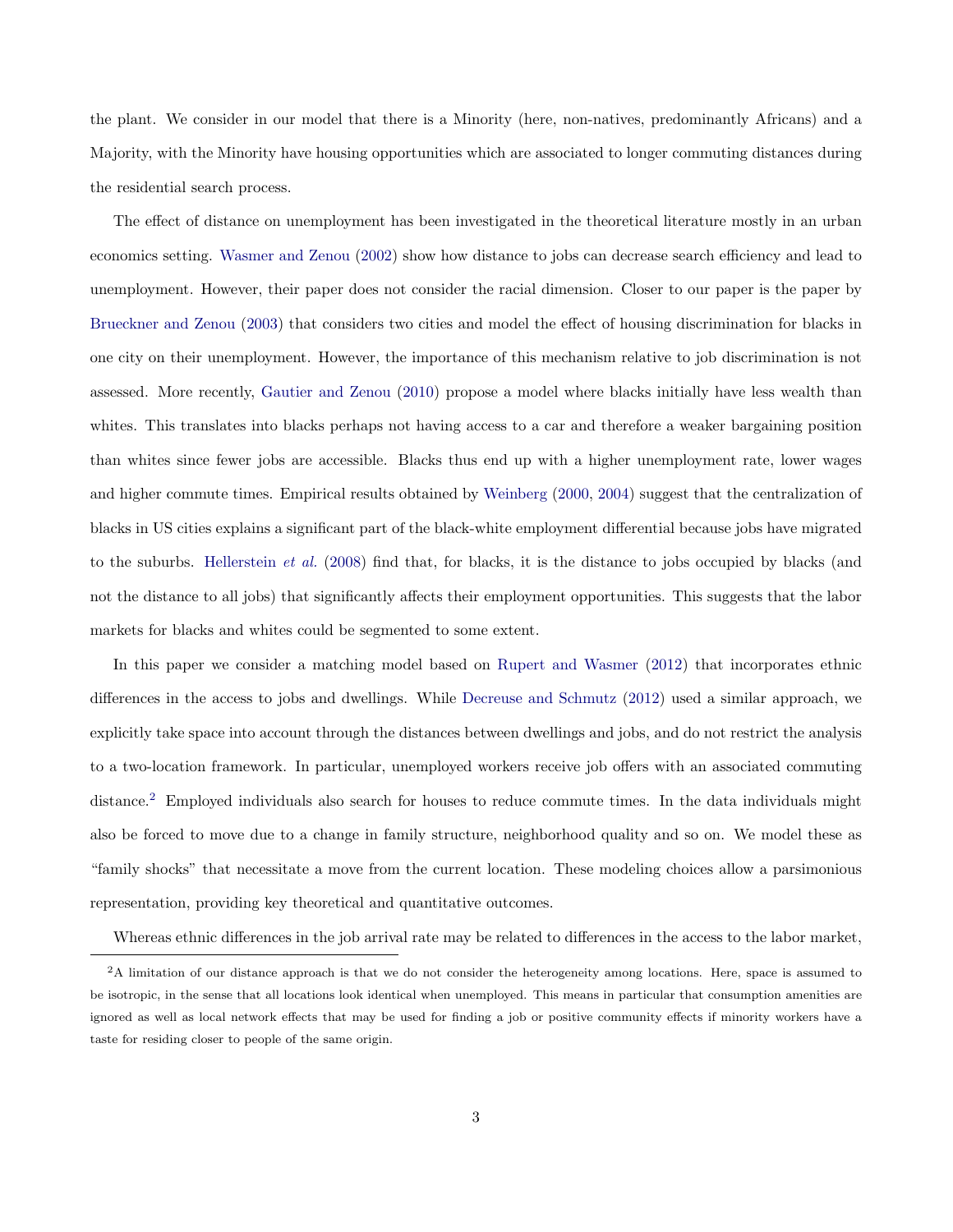ethnic differences in the distribution of commuting distances can be related to differences in the access to both the labor market and the housing market. Indeed, commuting distance depends both on the place where unemployed workers find a dwelling and the place where they receive a job offer. Offers are turned down if the wage net of commuting costs is not high enough compared to unemployment benefits. These mechanisms can generate racial differences in unemployment rates and unemployment duration. The model also incorporates the ability of employed workers to receive housing offers that may allow them to decrease their commuting distance. There may be differences between ethnic or racial groups in the arrival rate of housing offers as well as the distribution of commuting distances related to those offers. These differences are related to ethnic or racial differences in the access to the housing market and they can generate longer commuting distances for the Minority than for the Majority. We then calibrate the model for France and the US to assess, quantitatively, the importance of spatial and labor market factors in explaining the unemployment rate gap between the Majority and the Minority.

Overall, although labor market factors play a major role, spatial factors in France explain between 17% and 25% of the unemployment rate gap between the Minority and the Majority, depending on the decomposition. The results appear to be robust to various alternative calibration parameters and correspond to between 1 and 1.5 percentage points unemployment difference, out of six percentage points. [Decreuse and Schmutz](#page-32-6) [\(2012\)](#page-32-6) find similar qualitative results as, in their study, spatial factors account for around 15% of the unemployment rate gap.[3](#page-5-0) More work is needed to better understand the factors behind the ethnic differences in access to the French housing market. It appears that the different outcomes across ethnic groups in the housing market are less due to the Minority receiving *fewer* housing offers, than to the Minority receiving fewer *good* offers. That is, while the probability of housing offers can be the same, these offers are for dwellings which are located farther away from jobs. This result is consistent with other papers on the French housing market emphasizing a substantial degree of spatial mismatch and rising segregration [\(Bouvard](#page-32-7) *et al.*, [2009a\)](#page-32-7).[4](#page-5-1)

In the US, spatial factors also seem to play a role, and explain 1 to 1.5 percentage points of the difference in unemployment rates between Blacks and Whites. However, this corresponds to only 8 to 10% of the total racial

<span id="page-5-0"></span><sup>3</sup>It is also consistent with [Rathelot](#page-33-9) [\(2013\)](#page-33-9) who studies the employment gap between French natives and second-generation Africans, and finds that between 63% and 89% of the employment gap remains after controlling for observable individual characteristics and location, which suggests that ethnic differences in access to the labor market play a major role and spatial factors a lesser role.

<span id="page-5-1"></span><sup>&</sup>lt;sup>4</sup>More precisely, [Bouvard](#page-32-7) *et al.* [\(2009a\)](#page-32-7) argue that, in France, over the past several decades, employment in industrial sectors shrunk, and job centers moved away from social housing where migrants used to live. The sectoral employment shift lead jobs to appear in the service sectors, located in cities, where migrants may not have had access in terms of housing markets.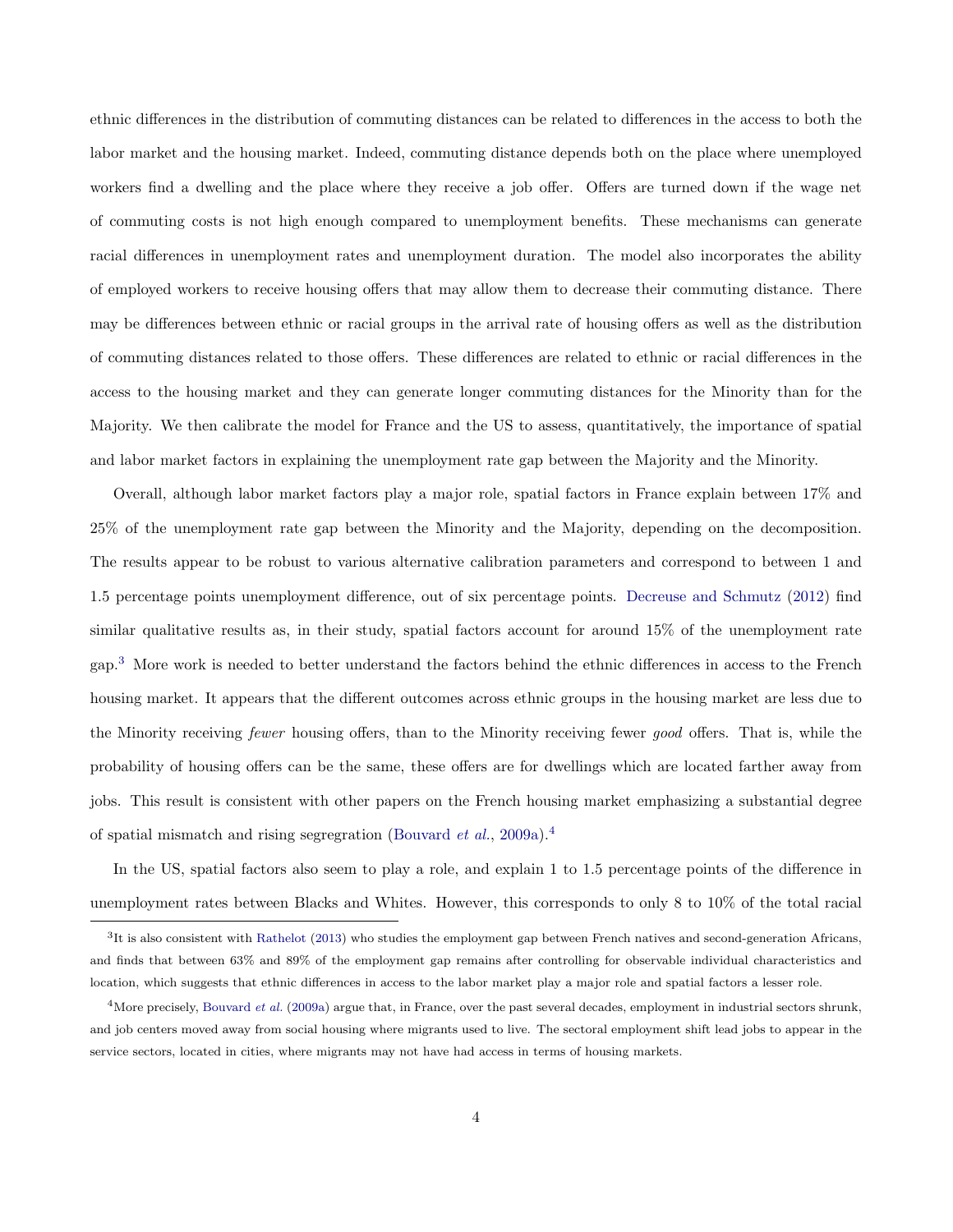unemployment gap because there is a larger absolute difference in unemployment rates.

[Section 2](#page-6-0) describes the data and facts. [Section 3](#page-12-0) presents the model with labor market and housing frictions. [Section 4](#page-18-0) lays out the numerical parameters and comment the results. [Section 5](#page-24-0) provides robustness checks when changing the parameters. [Section 6](#page-28-0) compares the results with those obtained for the US. [Section 7](#page-30-0) concludes.

## <span id="page-6-0"></span>2 Data and stylized facts

#### <span id="page-6-1"></span>2.1 Data description

We use two micro datasets to calibrate the model. Our main dataset is the 1999 French Time Use Survey conducted by the French Institute of Statistics (INSEE). 8, 186 households were interviewed and individual surveys were filled for the 20, 370 individuals aged 15 and above. The data set also includes a time diary that allows us to quantify how much time is spent during the day for each daily activity.

At the household level, there is information on whether the household lives in couple and has children, and on the urban unit size with a specific category for Paris. We use this information to distinguish between the Paris urban unit and the rest of the territory. The time spent in the dwelling since arrival is also reported and allows us to determine mobility within one or more years before the survey date. Also asked is why the households moved to the current dwelling, for example, to get closer to the workplace of the household head, his partner or another individual in the dwelling.

At the individual level, it is possible to determine whether individuals are first generation immigrants from Africa using citizenship and country of birth. We consider African individuals to be not only individuals with an African citizenship but also those born in Africa who have become French. As these individuals are not very numerous in the survey and we are interested in labor frictions related to ethnic discrimination (and thus partly to skin color), we also considered second generation immigrants from Africa that we could identify thanks to their first name being African. Nevertheless, these individuals are also not very numerous, probably because a lot of African second generation immigrants have a French name. We ended up constructing a category "Minority" containing all first and second generation immigrants from Africa as opposed to a category "Majority" containing all other workers who are mostly white individuals of French origin. We know the diploma and which individuals are employed. Four categories of diplomas are constructed: less than high school, high-school diploma, two-year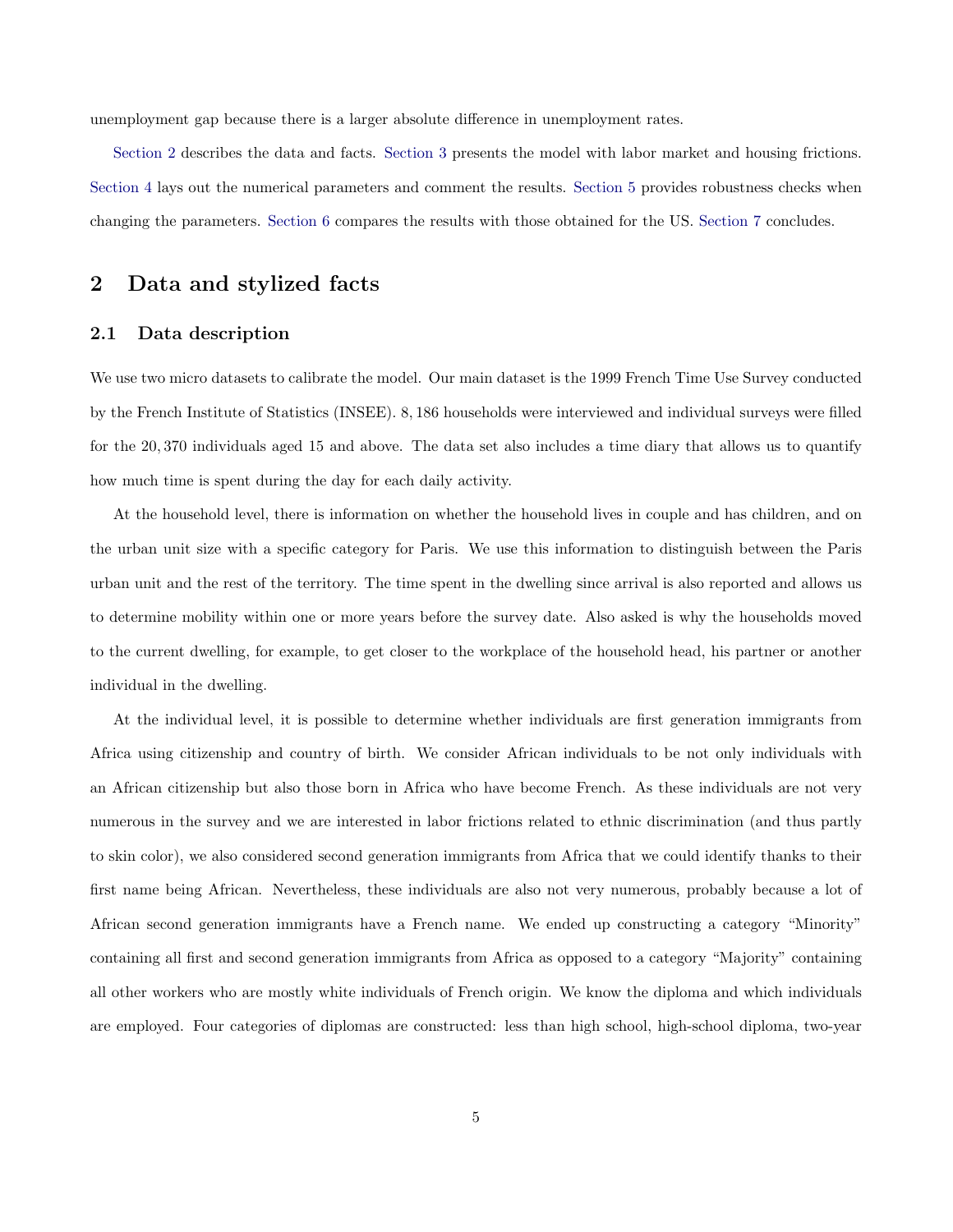college degree and more than two years in college. For those occupying a job, we use information from the time schedule to determine the daily commuting time for a return trip. For these individuals, we also know the monthly wage and the weekly working hours, from which we construct the hourly wage as the ratio between the wage and the number of hours divided by 4.5. For our study, we only keep individuals aged between 20 and 65 in the labor force, which gives us a sample of 8, 866 observations.

We use a secondary dataset, the Fichier Historique Statistique des Demandeurs d'Emploi over the 1996-2003 period to evaluate the unemployment duration for French and Africans. This dataset is available to us for the Paris region only and exhaustive for all unemployed workers registered at the French Employment agency. It is mandatory to register in order to get unemployment benefits. Young people are under-represented as they cannot claim unemployment benefits if they have not yet occupied a first job and thus have lower incentives to register. The data set includes the day of entry in unemployment and the day of exit and it is thus possible to compute the unemployment duration in days. The type of exit is also reported whether it is finding a job, dropping out of the labor force or unknown (because the unemployed worker did not show up at a control). We also have the citizenship and we can distinguish between the French and Africans. Finally, the data include the usual information on family structure (partner and children) as well as the diploma. For more details on the data, see [Gobillon](#page-33-10) *et al.* [\(2011\)](#page-33-10). We only keep workers aged between 20 and 65 at the date of entry who enter unemployment in the first semester of 1996. After applying this procedure, we end up with 423, 587 observations.

#### <span id="page-7-1"></span>2.2 Descriptive statistics and regressions

In this subsection, we describe the facts on differences between the Minority and the Majority in labor market outcomes and mobility. Our aim is to quantify these differences and assess the role of composition effects.

Our main sample, constructed from the French Time Use Survey, consists of 8, 429 individuals among whom 298 (3.[5](#page-7-0)4%) belong to the Minority.<sup>5</sup> The unemployment rate is approximately 11% for the Majority and 17% for the Minority. We assess whether the unemployment difference between the two groups is due to composition effects using a logit model where the dependent variable is a dummy for being unemployed. Explanatory variables include a dummy for belonging to the Minority, demographic variables (sex, age and its square, a dummy for having a partner, the number of children), dummies for diploma (four categories: lower than high school, high-

<span id="page-7-0"></span><sup>5</sup>We lose 437 individuals compared to the original sample because the information to determine their group is missing.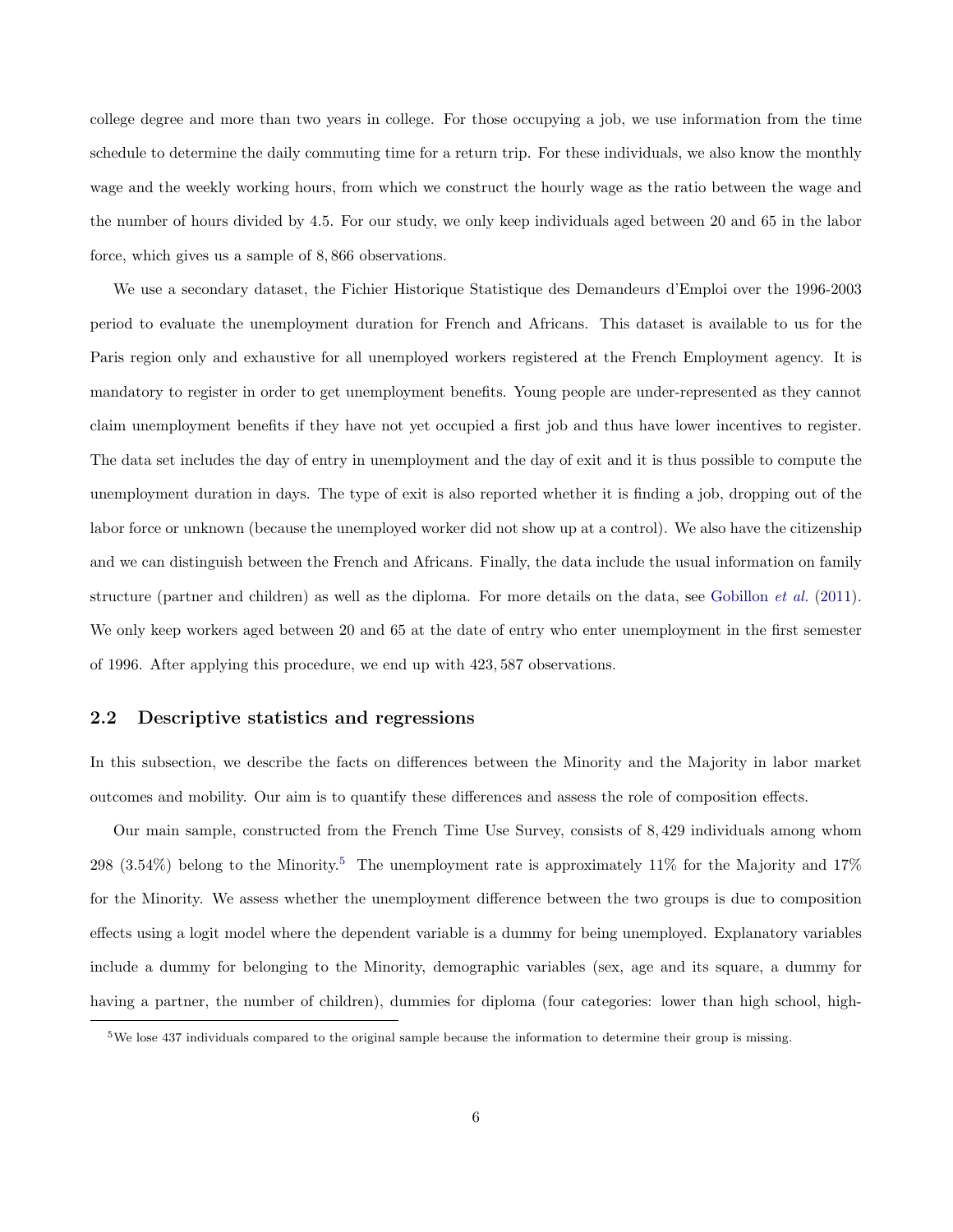| Variable                  | (1)         | (2)         | (3)         | (4)      |
|---------------------------|-------------|-------------|-------------|----------|
| Minority, coefficient     | $.559***$   | $.500**$    | $.429**$    | $.458**$ |
|                           | (.157)      | (.165)      | (.166)      | (.168)   |
| Minority, marginal effect | $6.67\%***$ | $5.51\%***$ | $4.55\%***$ | 4.90%*** |
|                           | (2.22)      | (2.10)      | (2.00)      | (2.06)   |
| Demography                |             | X           | X           | X        |
| Diploma                   |             |             | X           | X        |
| Location in Paris         |             |             |             | X        |
| Pseudo- $R^2$             | .002        | .052        | .068        | .068     |
| Number of observations    | 8429        | 8429        | 8429        | 8429     |

<span id="page-8-0"></span>Table 1: Logit model of unemployment including a Minority dummy

Note: \*\*\*: significant at 1%; \*\*: significant at 5%; \*: significant at 10%.

school diploma, degree after two years in university, and degree with more than two years in university) and a dummy for living in the Paris urban unit. Results in [Table 1](#page-8-0) show that the coefficient on the Minority dummy does not vary much from a specification where only this dummy is introduced (column 1, coefficient: .559) to specifications obtained when adding groups of explanatory variables (columns 2 to 4, coefficient: .500, .429 and .458). This suggests that differences between the Minority and the Majority are not driven only by composition effects. The marginal effect of the Minority dummy is always sizable and around 5 percentage points. It has the same order of magnitude as the unexplained employment gap computed by [Aeberhardt](#page-32-8) *et al.* [\(2010\)](#page-32-8) for African second-generation immigrants which is  $6.2$  $6.2$  points.<sup>6</sup>

For workers occupying a job, we quantify the wage difference between the Majority and the Minority when the exact monthly wage is reported (and not a wage bracket). Keeping only reported wages which are strictly positive, we are left with 4, 139 observations (including 127 Minority members). When constructing the hourly wage from the monthly wage and the number of working hours when available, we are left with 4, 029 observations. The average wage for the Majority is 8.6 euros, and 31% lower for the Minority at 6.6 euros. When regressing the logarithm of wage on a dummy for Minority (column 1 in the top part of [Table 2\)](#page-9-0), the estimated coefficient corresponds to a wage difference between the Majority and the Minority of  $100 * (exp(.208) - 1) = 23%$ . This

<span id="page-8-1"></span> $6$ Note that the two figures are not directly comparable as there can be some differences in the proportion of workers out of the labor force between the Minority and Majority groups.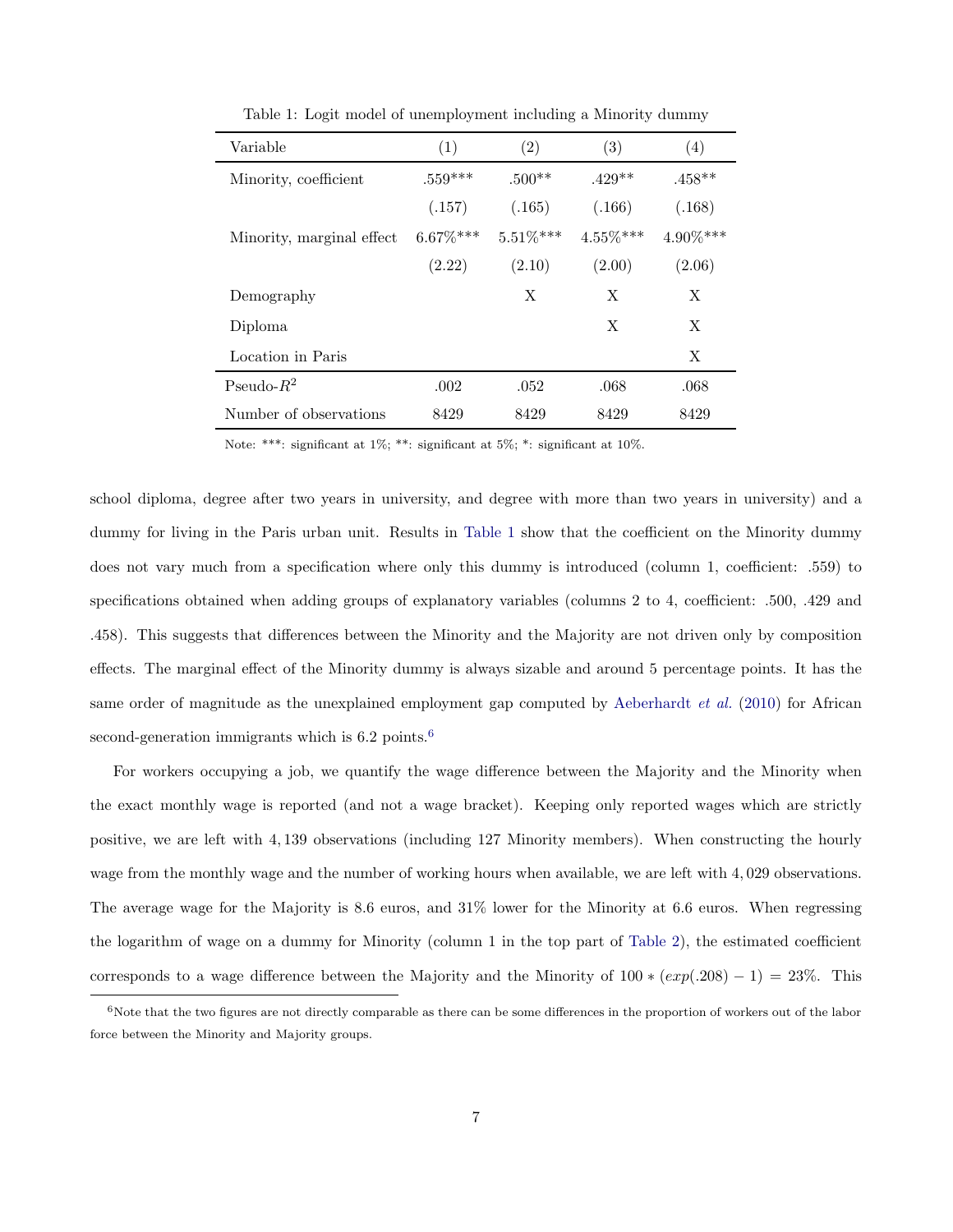| Linear wage equation including a Minority dummy |            |                   |            |            |  |  |  |  |  |
|-------------------------------------------------|------------|-------------------|------------|------------|--|--|--|--|--|
| Variable                                        | (1)        | $\left( 2\right)$ | (3)        | (4)        |  |  |  |  |  |
| Minority, coefficient                           | $-.208***$ | $-.198***$        | $-.156***$ | $-.194***$ |  |  |  |  |  |
|                                                 | (.043)     | (.041)            | (.034)     | (.034)     |  |  |  |  |  |
| Demography                                      |            | Х                 | X          | X          |  |  |  |  |  |
| Diploma                                         |            |                   | X          | X          |  |  |  |  |  |
| Location in Paris                               |            |                   |            | X          |  |  |  |  |  |
| $R^2$                                           | .006       | .130              | .413       | .424       |  |  |  |  |  |
| Number of observations                          | 3850       | 3850              | 3850       | 3850       |  |  |  |  |  |

<span id="page-9-0"></span>Table 2: Models of wage and commute differences

Linear commuting equation including a Minority dummy

| Variable               | (1)        | $\left( 2\right)$ | (3)         | $\left( 4\right)$ |
|------------------------|------------|-------------------|-------------|-------------------|
| Minority, coefficient  | $9.911***$ | $10.904***$       | $11.631***$ | 4.516             |
|                        | (2.481)    | (2.524)           | (2.518)     | (2.449)           |
| Demography             |            | X                 | X           | X                 |
| Diploma                |            |                   | X           | X                 |
| Location in Paris      |            |                   |             | X                 |
| $R^2$                  | .002       | .004              | .011        | .082              |
| Number of observations | 6190       | 6190              | 6190        | 6190              |

Note: \*\*\*: significant at 1%; \*\*: significant at 5%; \*: significant at 10%.

figure is close to the 20% found by [Aeberhardt](#page-32-8) *et al.* [\(2010\)](#page-32-8) who focus on African second-generation immigrants. The difference is lower in logarithm than in levels because the logarithm puts less weight on extreme values and the wage distribution is more dispersed for the Majority than for the Minority. The coefficient of −.208 does not vary much when adding the full set of controls (column 4) as it ends up at the value −.194.

Commuting time in the data corresponds to return trips in minutes and is observed for 6, 511 of the 7, 500 workers with a job. We drop the 11 observations for which commuting time is larger than 4 hours and could correspond to coding mistakes. The average commuting time is 40.6 minutes for the Majority and nearly 10 minutes larger, at 50.5 minutes, for the Minority. The difference in average commuting time is partly explained by a fatter right tail of the distribution for the Minority than for the Majority, and the difference in median commuting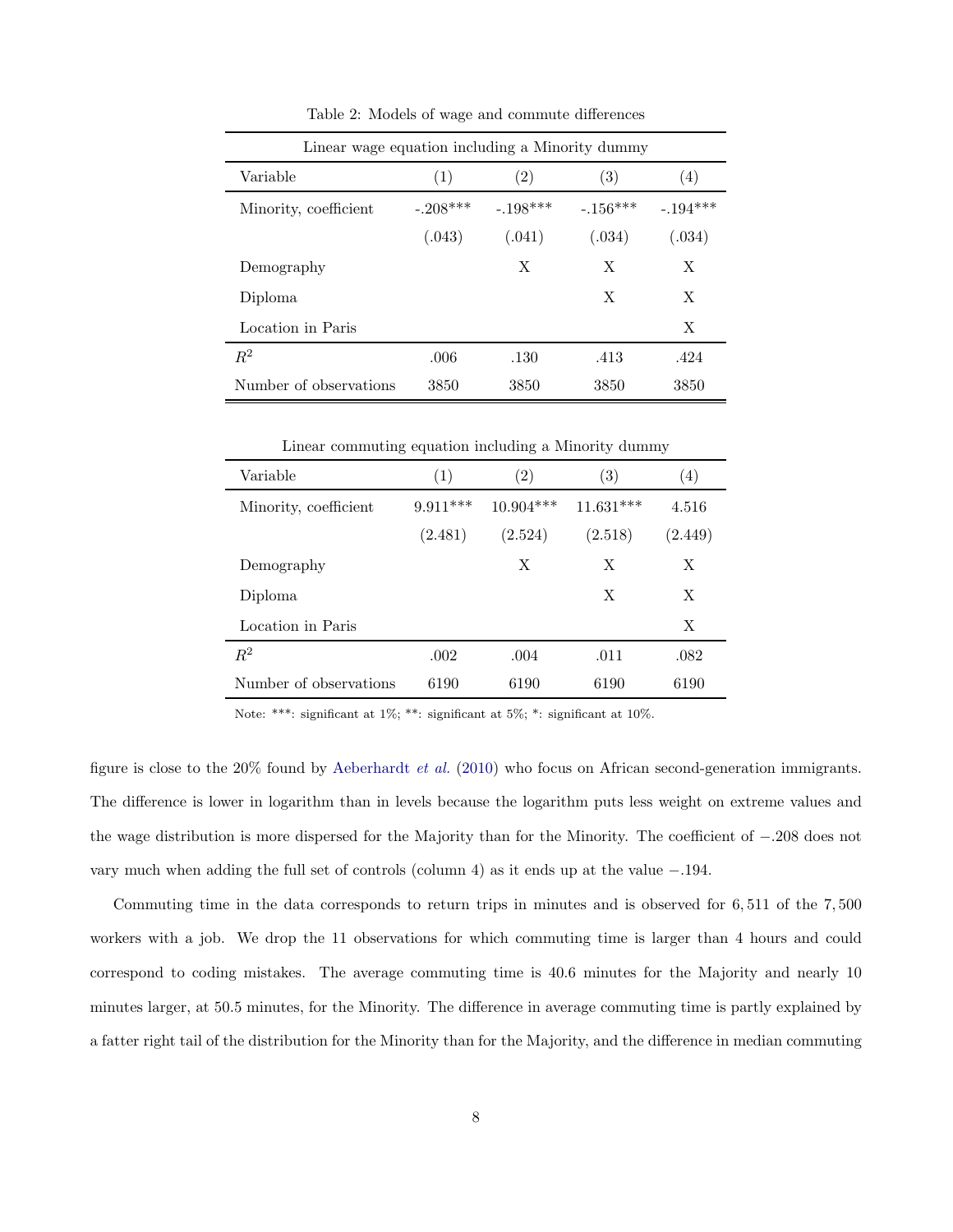time is smaller at 5 minutes. Differences between the two groups may seem moderate but, in relative terms, they are rather large. Indeed, the average (median) commuting time is 24.1% (17.2%) larger for the Minority than for the Majority. We regress commuting time on a Minority dummy and controls. Results are reported in the bottom part of [Table 2](#page-9-0) and show that the only factor really affecting the difference in commuting time between the Majority and the Minority is location. When introducing the dummy for living in the Paris urban unit, the difference drops to 4.5 minutes and is no longer significant as shown in column 4. However, it should be kept in mind that the Paris dummy captures location effects which should not be controlled for when calibrating the model as location effects should be captured by parameters related by spatial factors.

We investigate residential mobility using a variable giving the number of years spent in the current dwelling. Here, we consider a dummy for mobility taking the value one if households have spent three years or less in their dwelling and zero otherwise. The mobility rate for the Minority (30.9%) is larger than for the Majority (22.5%). We run a logit specification for mobility including a Minority dummy, and the results are reported in the top part of [Table 3.](#page-11-0) The difference in mobility between the Minority and the Majority grows larger when introducing demographic characteristics in the specification (columns 1 and 2). The marginal effect of the Minority dummy increases from 8.36% to 15.22%. It then remains stable when adding diplomas and location (columns 3 and 4).[7](#page-10-0) A likely reason for the higher mobility rate of the Minority is that Majority workers are more often owners and the mobility rate of owners is very low in France. In our sample, the ownership rate is 59.6% for the Majority and only 26.5% for the Minority. According to [CGDD](#page-32-9) [\(2009\)](#page-32-9), the mobility rate is only 3.8% for owners compared to 11.6% for public renters and 18.3% for private renters. Ideally, we would like to assess the effect of housing status three years before the survey date on the mobility difference between the Minority and the Majority but it is not available in the data. It should thus be kept in mind when interpreting the results of the model that mobility difference between the two groups partly captures effects related to ownership.

We also assess whether there are differences in mobility for specific reasons between the Majority and the Minority. For that purpose, we run a multinomial logit with three choices: no mobility, mobility for job-related reason (for one member of the household), mobility for another reason. Results reported in the bottom part of [Table 3](#page-11-0) show that the inclusion of demographic controls in the regression tends to increase the differences between

<span id="page-10-0"></span><sup>7</sup>[Bouvard](#page-32-10) *et al.* [\(2009b\)](#page-32-10) report a lower mobility of African immigrants between urban unit size brackets than natives but a higher proportion of moves within the same municipality. These results suggest that the larger mobility we find for the Minority group could be due to short-distance housing adjustments.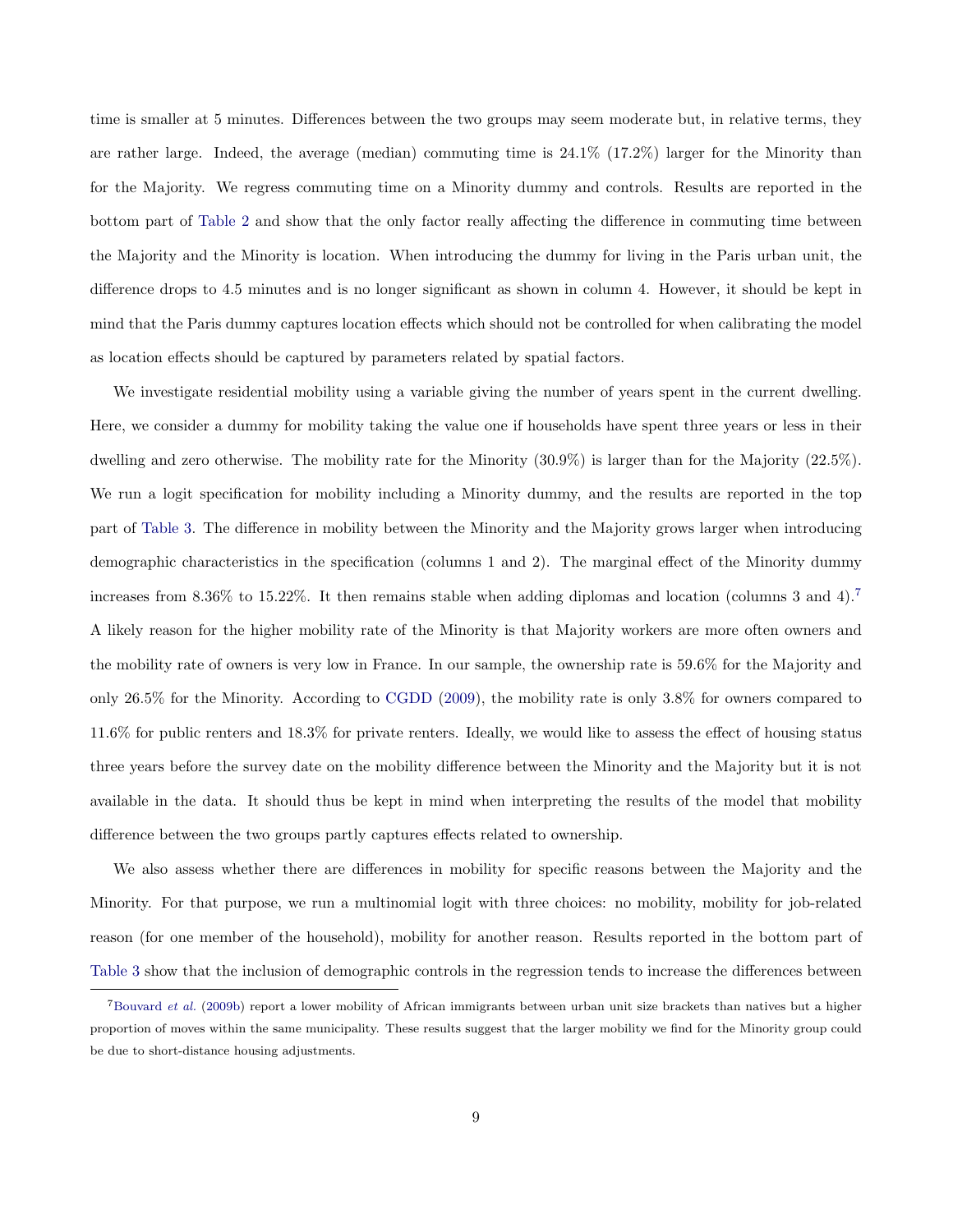| Logit model of mobility including a Minority dummy |             |           |           |           |  |  |  |  |
|----------------------------------------------------|-------------|-----------|-----------|-----------|--|--|--|--|
| Variable                                           | (1)         | (2)       | (3)       | (4)       |  |  |  |  |
| Minority, coefficient                              | $.430***$   | $.904***$ | $.940***$ | $.938***$ |  |  |  |  |
|                                                    | (.128)      | (.151)    | (.152)    | (.153)    |  |  |  |  |
| Minority, marginal effect                          | $8.36\%***$ | 15.22%*** | 15.76%*** | 15.73%*** |  |  |  |  |
|                                                    | (.027)      | (2.80)    | (2.81)    | (2.83)    |  |  |  |  |
| Demography                                         |             | X         | X         | X         |  |  |  |  |
| Diploma                                            |             |           | X         | X         |  |  |  |  |
| Location in Paris                                  |             |           |           | X         |  |  |  |  |
| Pseudo- $R^2$                                      | .001        | .155      | .161      | .161      |  |  |  |  |
| Number of observations                             | 8392        | 8392      | 8392      | 8392      |  |  |  |  |

<span id="page-11-0"></span>Table 3: Models of mobility including a Minority dummy

Multinomial logit model of mobility reasons including a Minority dummy

| Variable                        | (1)         | (2)       | (3)          | (4)        |
|---------------------------------|-------------|-----------|--------------|------------|
| Mobility for job-related reason |             |           |              |            |
| Minority, coefficient           | .253        | $.760***$ | $.824***$    | $.839***$  |
|                                 | (.199)      | (.220)    | (.222)       | (.223)     |
| Minority, marginal effect       | $1.31\%$    | $3.81\%*$ | $4.27\%**$   | $4.48\%**$ |
|                                 | (1.77)      | (2.09)    | (2.13)       | (2.17)     |
| Mobility for another reason     |             |           |              |            |
| Minority, coefficient           | $.528***$   | $.959***$ | $.978***$    | $.963***$  |
|                                 | (.148)      | (.166)    | (.166)       | (.168)     |
| Minority, marginal effect       | $7.05\%***$ | 11.19%*** | $11.24\%***$ | 10.93%***  |
|                                 | (2.38)      | (2.64)    | (2.65)       | (2.65)     |
| Demography                      |             | X         | X            | X          |
| Diploma                         |             |           | X            | X          |
| Location in Paris               |             |           |              | X          |
| Pseudo- $R^2$                   | .001        | .124      | .131         | .131       |
| Number of observations          | 8392        | 8392      | 8392         | 8392       |

Note: \*\*\*: significant at 1%; \*\*: significant at 5%; \*: significant at 10%.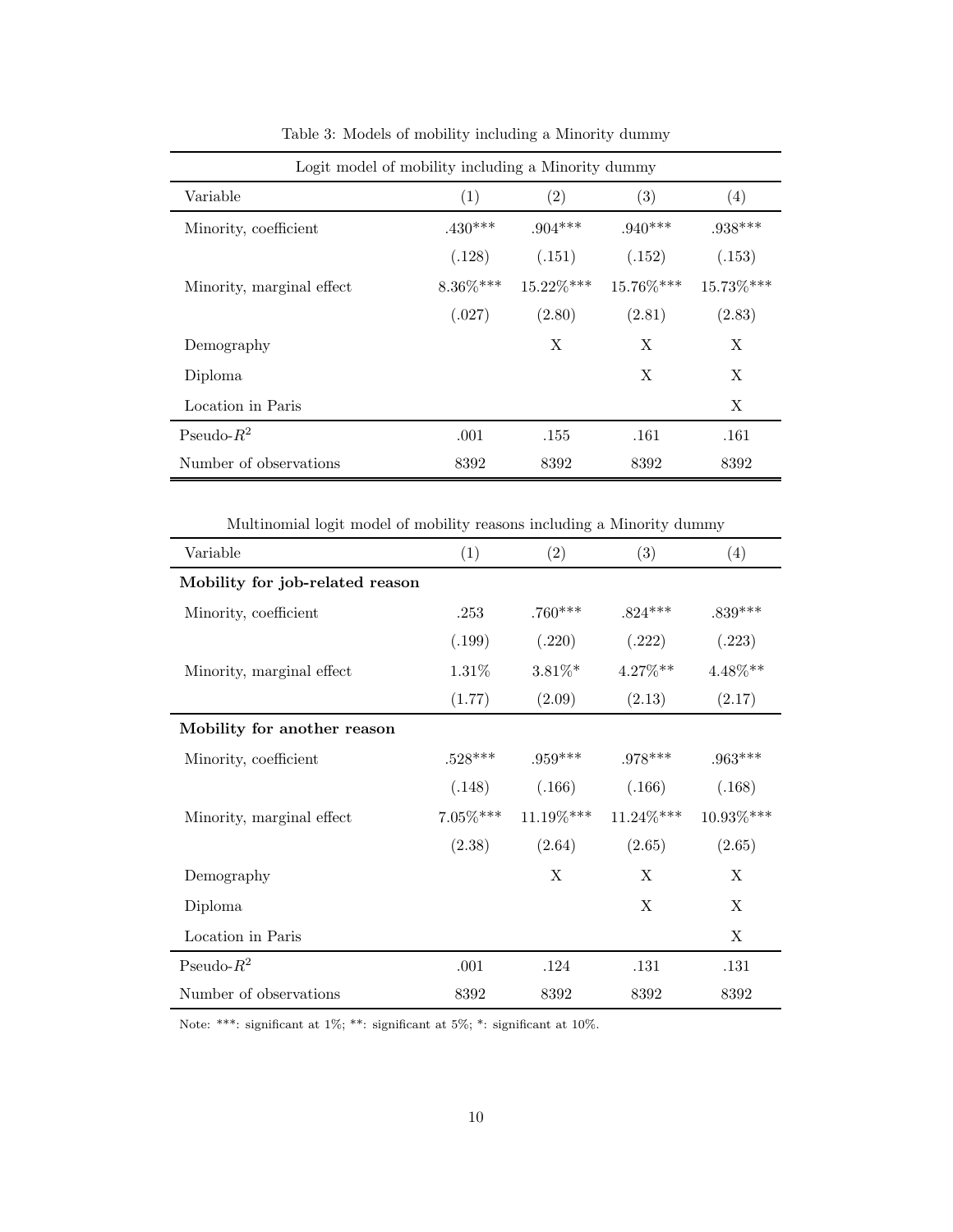the Majority and the Minority (columns 1 and 2). When all the observable characteristics are taken into account, the Minority group moves significantly more often than the Majority group both for job-related reasons and other reasons (column 4).

We also look at differences in unemployment duration and exit to jobs between French and African unemployed workers residing in the Paris region. Note that we do not have the data for all of France but the proportion of workers in the Minority group that are located in the Paris region is quite large according to the Time Use Suvey and stands at 43% (compared to 18% for the Majority group). Africans represent 12.3% of our sample. For unemployment spells beginning in the first semester of 1996, we know the exit when it occurs over the 1996- 2003 period. This exit can be a job, a drop out of labour force or it can be unkown, in particular when there is an absence at control. Among unemployment spells for which exit is known, whereas 57.1% spells of French unemployed workers end with an exit to a job, the proportion is only 44.8% for African unemployed workers. The unemployment duration is 269 days for French unemployed workers exiting to a job but as large as 350 days for African ones. We run a Cox regression model for exit to a job to assess whether differences in unemployment duration between the French and Africans remain once observable characteristics have been taken into account. Exits other than finding a job (i.e. dropping out of the labor force, absence at a control, end of the panel) are treated as censored. In column (1) of [Table 4,](#page-13-0) only a dummy for being African is introduced and its effect is found to be significantly negative. The Africans have 53% less chances of finding a job than the French. Once all the explanatory variables have been introduced (column 3), the difference between the French and Africans is smaller but remains sizable as Africans still have 18% less of a chance of finding a job than the French.

Overall, our descriptive results suggest that there are some compositional effects but they tend to remain rather limited except for unemployment durations and commuting. It should be noted however that for commuting times, composition effects are related to location which should not be controlled for when calibrating the model as location effects should be captured by parameters related to spatial factors.

### <span id="page-12-0"></span>3 A model

We begin by considering a simple model where a geographical mobility decision interacts with a job acceptance decision. We follow the model in [Rupert and Wasmer](#page-33-8) [\(2012\)](#page-33-8), where individuals search in the labor market and the housing market. They also face random housing shocks (leading them to relocate) and labor shocks. These shocks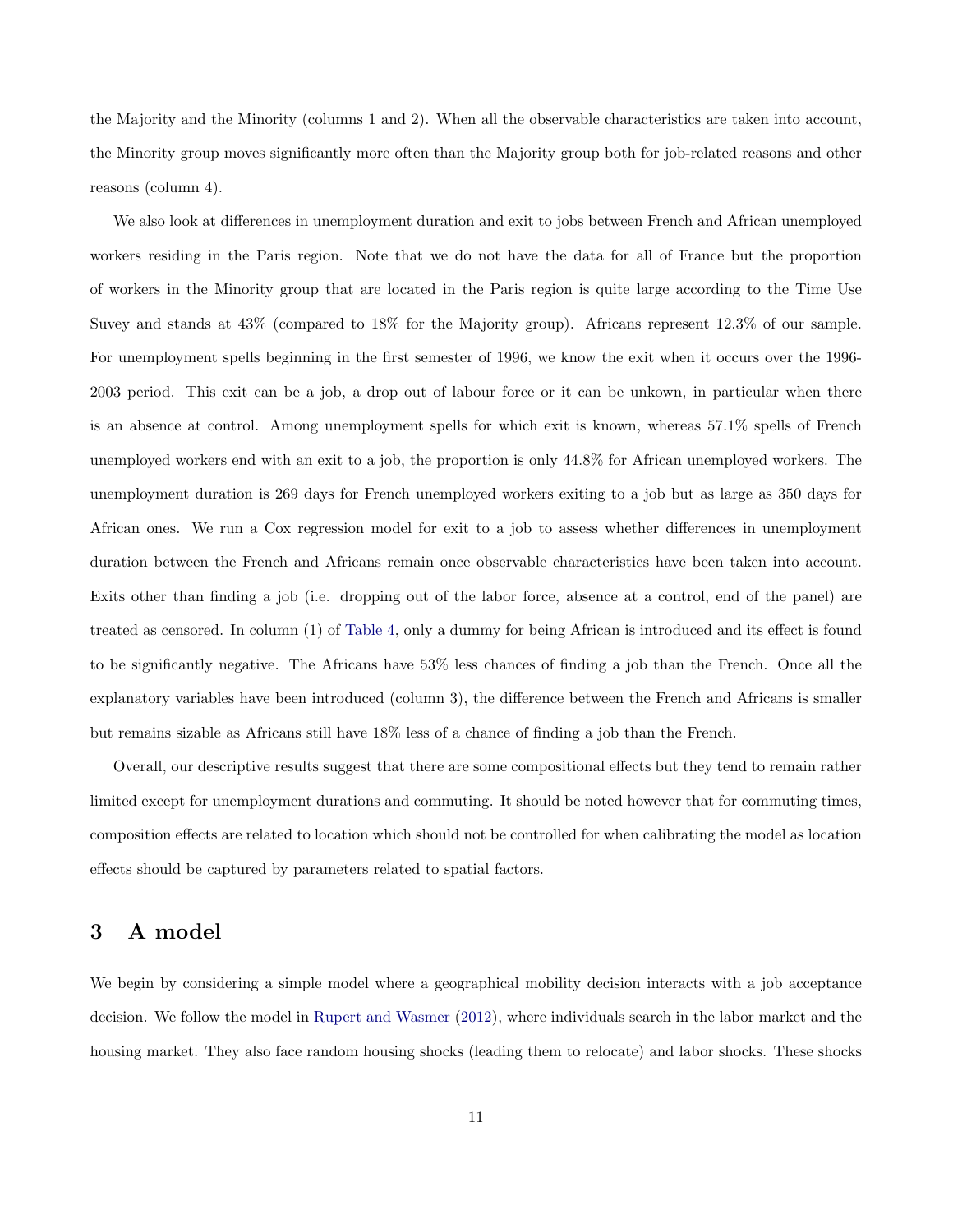<span id="page-13-0"></span>

| Variable               | (1)            | $\left( 2\right)$ | (3)            |
|------------------------|----------------|-------------------|----------------|
| African, coefficient   | $-.763***$     | $-.675***$        | $-.569***$     |
|                        | (0.011)        | (0.012)           | (0.012)        |
| African.               | $-53.38\%$ *** | $-19.35\%$ ***    | $-18.53\%$ *** |
| marginal effect        | (.53)          | (.91)             | (.91)          |
| Demography             |                | X                 | X              |
| Diploma                |                |                   | X              |
| Pseudo- $R^2$          | .002           | .006              | .006           |
| Number of observations | 420,975        | 420,975           | 420,975        |

Table 4: Cox duration model before exit to a job including a Minority dummy

Note: \*\*\*: significant at 1%; \*\*: significant at 5%; \*: significant at 10%.

are assumed to be uncorrelated as described below. The goal of the model is to provide a decomposition of the sources of unemployment into a labor market component and a component due to spatial factors, for the Majority and the Minority.

#### 3.1 Preferences and Search for Locations

Time is continuous. Individuals face a rate of time preference equal to r. They can be employed or unemployed. When employed they live at a distance  $\rho$  from their job. Their dwelling is a bundle of services generating a flow of utility. For these services, individuals pay a rent or a mortgage. We do not model the market for houses or locations and assume that moving to a new location is costless, but subject to frictions detailed below.<sup>[8](#page-13-1)</sup> We assume that the service flow from housing is equated across space and status so that we do not have to consider the cost of housing in our description.

The commuting time to one's job becomes an important determinant of both job and location choice. Space is symmetric and isotropic, in the sense that the unemployed have the same chance of finding a job wherever their current residence. This assumption rules out specific effects of location on finding a job such as the help of a local network or the local diffusion of information on vacancies with wanted signs and local newspapers. It turns out that the distance to work,  $\rho$ , is a sufficient statistic, determining job offer acceptance, housing offer acceptance and

<span id="page-13-1"></span><sup>&</sup>lt;sup>8</sup>For an alternative view where a spatialized housing market with endogenous rents is modelled but there is no unemployment, see [Lucas and Rossi-Hansberg](#page-33-11) [\(2002\)](#page-33-11).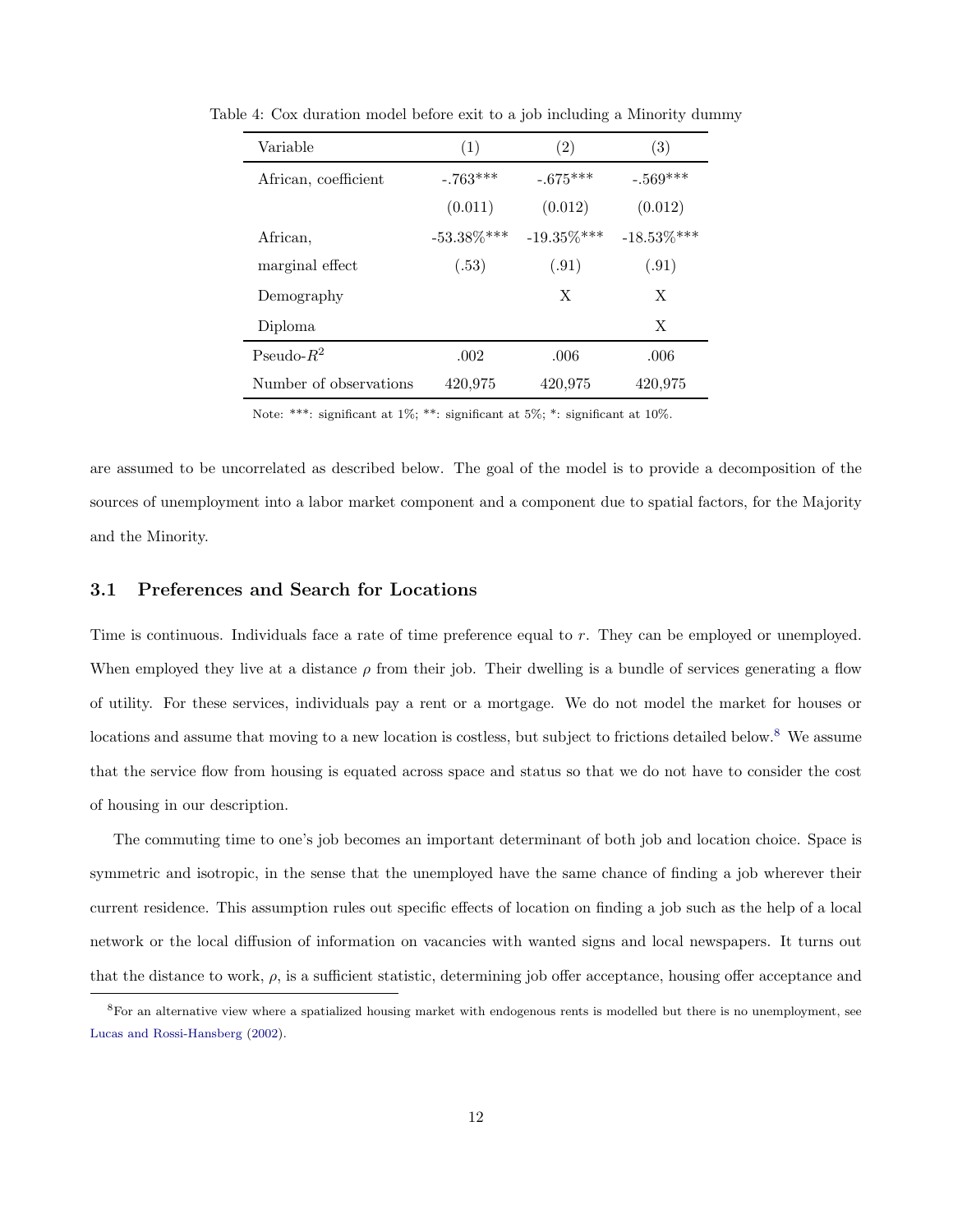quits. The implication being there is no reason to move to a different location if unemployed.<sup>[9](#page-14-0)</sup>

When employed, agents randomly receive offers to move to a new location that possibly allows them to obtain a shorter commute. The housing offers for the employed are assumed to be Poisson arrivals with parameter  $\lambda_H$ .

Agents may also receive a "family shock" due to changes in marital status, family size, schooling choices, neighborhood quality, and so on. Family shocks arrive according to a Poisson process with parameter  $\delta$ . The shock changes the valuation of the current dwelling or location, necessitating a move. Upon the arrival of such a family shock, agents make one draw from the existing stock of housing vacancies. That is, while those employed who did not receive a family shock sample out of the new flow of vacancies, those who need to move due to that family shock only search through the existing stock.<sup>[10](#page-14-1)</sup> The type of shock thus indicates which distribution agents will be drawing from: either from the *new* vacancies coming on the market or from the *existing* stock of vacancies. This is in line with standard stock-flow models of the labor market.

The distribution of new housing vacancies is given as  $G_N(\rho)$ . The distribution of commuting distance for the unemployed receiving a job opportunity is given by another distribution  $F(\rho)$ .<sup>[11](#page-14-2)</sup> The existing stock of housing vacancies is distributed as  $G_S(\rho)$ . Note that we will assume that  $G_N$  stochastically dominates  $G_S$ , accounting for the well-known fact that new vacancies are generally of higher quality than the stock.

#### <span id="page-14-3"></span>3.2 Labor Market

Individuals can be in one of two states: employed or unemployed. A match may become unprofitable, leading to a separation, which occurs exogenously with Poisson arrival rate s. While employed, income consists of an exogenous wage, w. We add taxes and benefits since these have been shown to affect unemployment rates across countries, as seen in [Mortensen and Pissarides](#page-33-12) [\(1999\)](#page-33-12), for example. We assume a tax on labor denoted by  $t$ . The net wage reacts to taxes with a negative elasticity (a "crowding out" effect), so that an increase in taxes does not necessarily imply equivalent increases in labor costs. If taxes are t, the total labor cost is denoted by  $w(1 + \varepsilon t)$  and the net wage of workers is  $w[1-(1-\varepsilon)t]$ . We set  $\varepsilon=0.35$  in line with elasticities from the literature and investigate the

<span id="page-14-1"></span><span id="page-14-0"></span><sup>9</sup>Rupert and Wasmer (2012) have a detailed discussion of this assumption.

 $10$ The new flow of vacancies includes newly constructed dwellings and new vacancies of existing dwelling that are opportunities in terms of commute distance.

<span id="page-14-2"></span> $11$ Note that having a constant arrival rate of job offers and a distribution of commuting distances associated with offers is equivalent to receiving job offers with arrival rate depending on distance.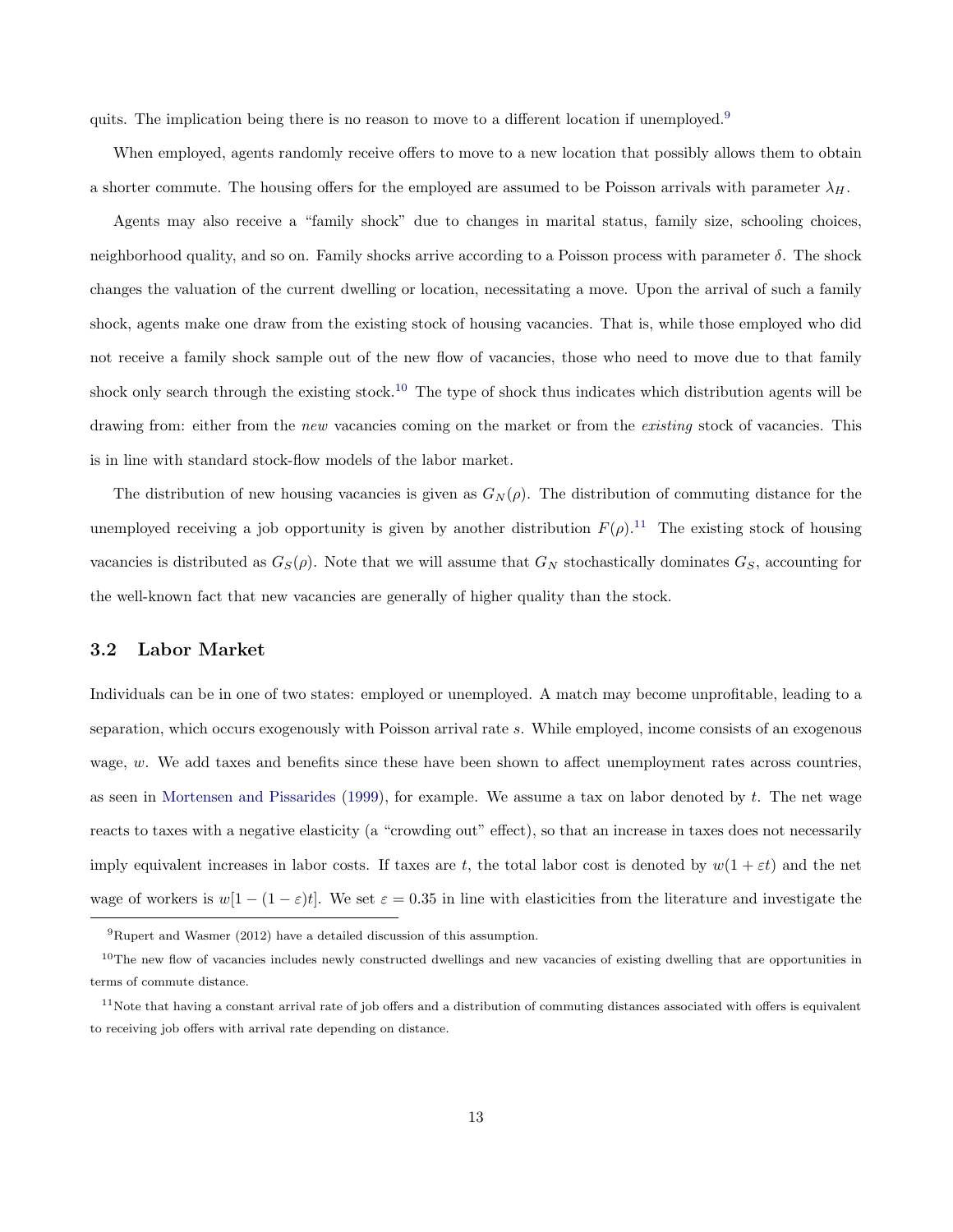effect of alternative values in the robustness analysis.

Unemployed agents receive income  $b$ , where  $b$  can be thought of as unemployment insurance or the utility from not working. While unemployed, job offers arrive at Poisson rate  $p$ , indexed by a distance to work,  $\rho$ , drawn from the cumulative distribution function  $F(\rho)$ .<sup>[12](#page-15-0)</sup> Job offers are not indexed by wage as we have imposed equal wages across all locations. Also, as is standard, we define  $\theta$  as labor market tightness, or the vacancy to unemployment ratio.

Let  $E(\rho)$  be the value of employment for an individual residing at distance  $\rho$  from the job. Let U be the value of unemployment, which does not depend on distance, given the symmetry assumption made above. We can now express the problem in terms of the following Bellman equations:

<span id="page-15-2"></span>
$$
(r+s)E(\rho) = w[1 - (1 - \varepsilon)t] - \tau \rho + sU + \lambda_H \int \max[0, (E(\rho') - E(\rho))] dG_N(\rho')
$$
  
+  $\delta \int \max[U - E(\rho), E(\rho'') - E(\rho)] dG_S(\rho'')$   

$$
(r+p)U = b + p \int \max[U, E(\rho')] dF(\rho'),
$$
 (2)

where  $\tau$  is the per unit cost of commuting and  $\rho$  is the distance of the commute.<sup>[13](#page-15-1)</sup> [Eq. 1](#page-15-2) states that workers receive a utility flow  $w[1-(1-\varepsilon)t]-\tau\rho$ ; may lose their job and become unemployed – in which case they stay where they are; they may receive a housing offer from the distribution of new vacancies  $G_N(\rho)$ , which happens with intensity  $\lambda_H$ , in which case they have the option of moving closer to their job. With Poisson intensity  $\delta$ , they have to leave their current location and draw a new distance  $\rho''$  which leads to an endogenous quit when the new location is too far away from the job.<sup>[14](#page-15-3)</sup> [Eq. 2](#page-15-2) states that the unemployed enjoy b; receive a job offer with Poisson intensity p, at a distance  $\rho'$ , from the distribution  $F(\rho)$ . They have the option of rejecting the offer if the distance is too far.

<span id="page-15-0"></span> $12$  Differences in the distribution of commute distances associated to job offers between the Majority and the Minority can exist because employers may have chosen locations away from minorities or because minority workers may have been unable to locate close to employers because of housing market discrimination.

<span id="page-15-1"></span> $13$ It is tempting to reinterpret commuting as any non-pecuniary aspect of the job. However, contrary to most job amenities, commuting yields a monetary cost.

<span id="page-15-3"></span> $14$ Note that there is no on-the-job search. The only way for workers to change jobs is to quit their job to become unemployed and then try to find a job elsewhere. Note that the quit rate here is endogenous. Adding job-to-job transitions would make the model more complicated and was not explored here. However, there are non-trivial transitions since family shocks affect employment-tounemployment transitions.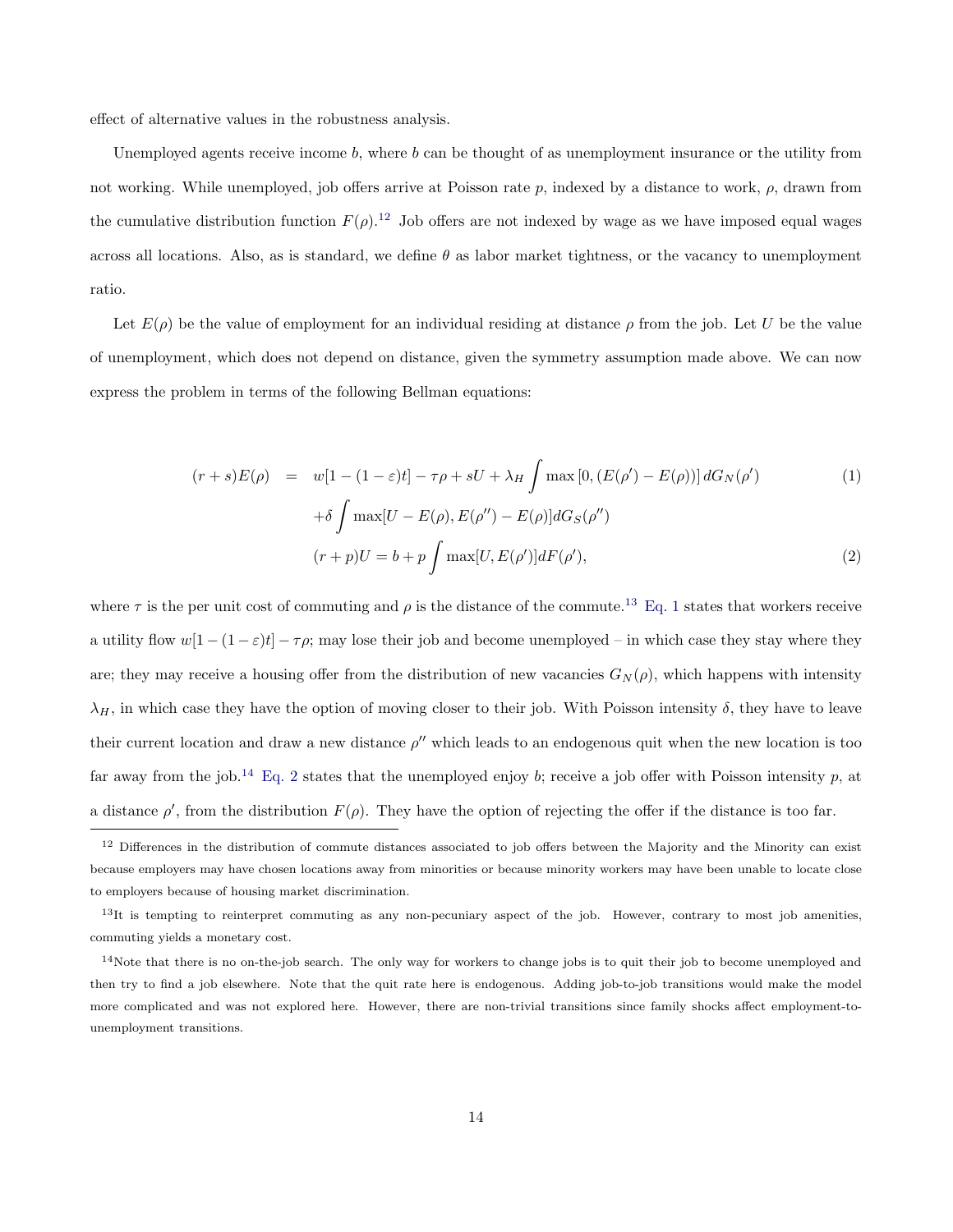#### 3.3 Optimality and equilibrium conditions

Since all wages are assumed to be identical, the only relevant dimension of a job offer (or of a housing offer) is  $\rho$ , the distance (or time) of the commute. We denote by  $M_J^E$  the rate at which employed workers move to get closer to their job. Job acceptance decisions when unemployed depend on the value of unemployment U relative to the value of a job at distance  $E(\rho)$ . We denote by  $\rho^U$  the reservation distance above which job offers are rejected and below which they are accepted.

Job separation can occur in two ways: when there is an exogenous job destruction shock s, and when workers receive a family shock,  $\delta$ , for which the new value of commuting distance is above  $\rho^U$ . Quits related to family shocks occur with Poisson intensity  $\delta(1-G_S(\rho^u))$ . The overall separation rate is then

<span id="page-16-3"></span><span id="page-16-2"></span><span id="page-16-1"></span><span id="page-16-0"></span>
$$
\sigma = s + \delta(1 - G_S(\rho^u)).
$$
\n(3)

On the firm's side, jobs are created when the value of a vacancy is larger than its cost. Denote  $q(\theta)$  as the Poisson hiring rate of workers,  $c$  the cost of a vacancy per unit of time, and  $y$  the value of productivity. Free entry of firms (vacancies) implies vacancies will be opened until firm profits are driven to zero.

Therefore, the four equations governing  $(\rho^U, \theta, u, M_J^E)$  are:

$$
\rho^U = \frac{w[1 - (1 - \varepsilon)t] - b}{\tau} + \int_0^{\rho^U} \frac{\lambda_H G_N(\rho) + \delta G_S(\rho) - \theta q(\theta) F(\rho)}{r + s + \lambda_H G_N(\rho) + \delta} d\rho \tag{4}
$$

$$
F(\rho^U) = \frac{c}{q(\theta)} \frac{r+\sigma}{y-w(1+\varepsilon)t}
$$
\n(5)

$$
u = \frac{\sigma}{\sigma + \theta q(\theta) F(\rho^U)}\tag{6}
$$

$$
M_J^E = (1 - u)\lambda_H \int_0^{\rho^U} G_N(\rho) d\Phi(\rho). \tag{7}
$$

The first equation comes from the equality of the value of unemployment and the value of employment; the second from the free-entry condition of firms; the third from the equality between the inflows into unemployment and the outflows from unemployment in steady-state; and the fourth from the rate of arrival of housing offers to the employed workers and the acceptance decision depending on the commuting distance involved. With this specification the model is quite parsimonious, since a single variable,  $\rho$ , determines job acceptance of the unemployed and the residential mobility rate.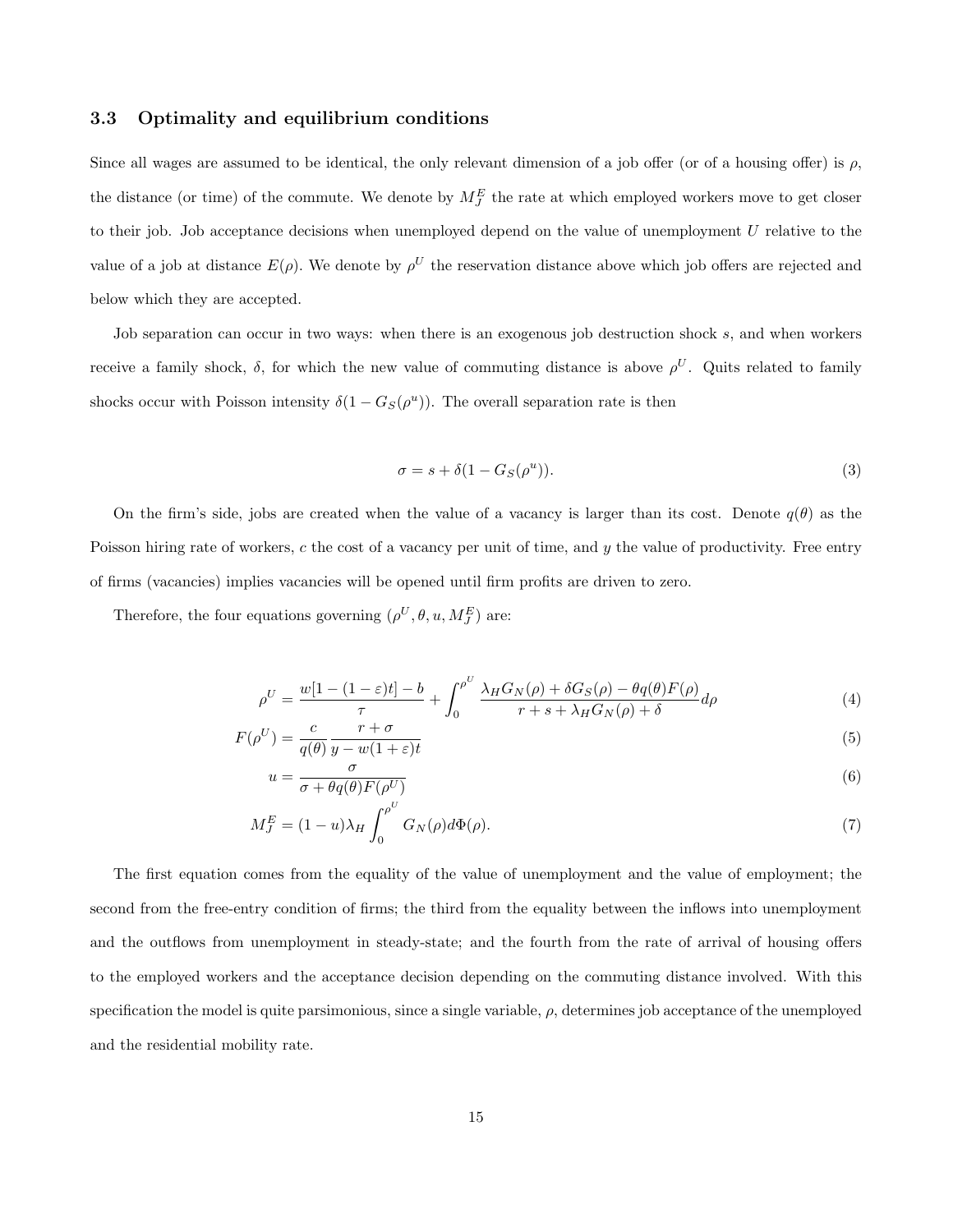Equation [\(4\)](#page-16-0) establishes a negative link between labor market tightness,  $\theta$ , and the reservation value of distance. The intuition is simple: in a fluid labor market (high  $\theta$  and hence a high job finding rate  $\theta q(\theta)$ ) it is easier for a worker to wait for a better job offer. Hence workers accept offers only when the quality is higher (that is, when the commuting distance is lower). A more fluid housing market (higher  $\lambda_H$ ) instead leads to higher acceptance rate  $F(\rho^U)$  because workers can relocate more easily.

Equation [\(5\)](#page-16-1) generates a positive link between  $\theta$  and  $\rho^U$  since  $q'(\theta) < 0$ . The intuition is also simple. The firm's iso-profit curve at the entry stage depends negatively on both  $\theta$  (as a higher  $\theta$  implies more competition between firms and workers) and on  $\rho^U$  (as more of firm's offers will be rejected because of distance). The zero-profit condition thus implies a positive link between  $\theta$  and  $\rho^U$ . Note that this relation is independent of  $\lambda_H$ .

#### <span id="page-17-0"></span>3.4 Decomposition of the unemployment rate gap

We seek to quantify the contribution of labor market and spatial factors in explaining the unemployment rate gap between distinct groups. Given the differences we have shown above, we will decompose the effects for Majority (subscript M), and Minority (subscript m). Note that the equilibrium unemployment rate u<sup>∗</sup> depends on two sets of parameters: a labor block with job destruction s, labor productivity y, wage  $w$ , matching efficiency A and unemployment benefits b; and a spatial block with the arrival rate of housing offers  $\lambda_H$ , the parameter of their distribution,  $\alpha$  and the per unit cost of commute  $\tau$ . In addition, firms face hiring costs c, and wages are taxed at rate t.

Denoting vectors of labor and spatial parameters respectively by L and S, and using the subscript M for the Majority and m for the Minority, we perform a Oaxaca decompositon of the unemployment gap between the Majority and the Minority in two different ways:

$$
\Delta u = u^*(L_m, S_m) - u^*(L_M, S_M)
$$
\n
$$
= \underbrace{[u^*(L_m, S_m) - u^*(L_m, S_M)]}_{\text{spatial gap at } L_m} + \underbrace{[u^*(L_m, S_M) - u^*(L_M, S_M)]}_{\text{labor gap at } S_M}
$$
\n
$$
= \underbrace{[u^*(L_m, S_m) - u^*(L_M, S_m)]}_{\text{labor gap at } S_m} + \underbrace{[u^*(L_M, S_m) - u^*(L_M, S_M)]}_{\text{spatial gap at } L_M}.
$$

and also look at the contribution of each of the parameters separately.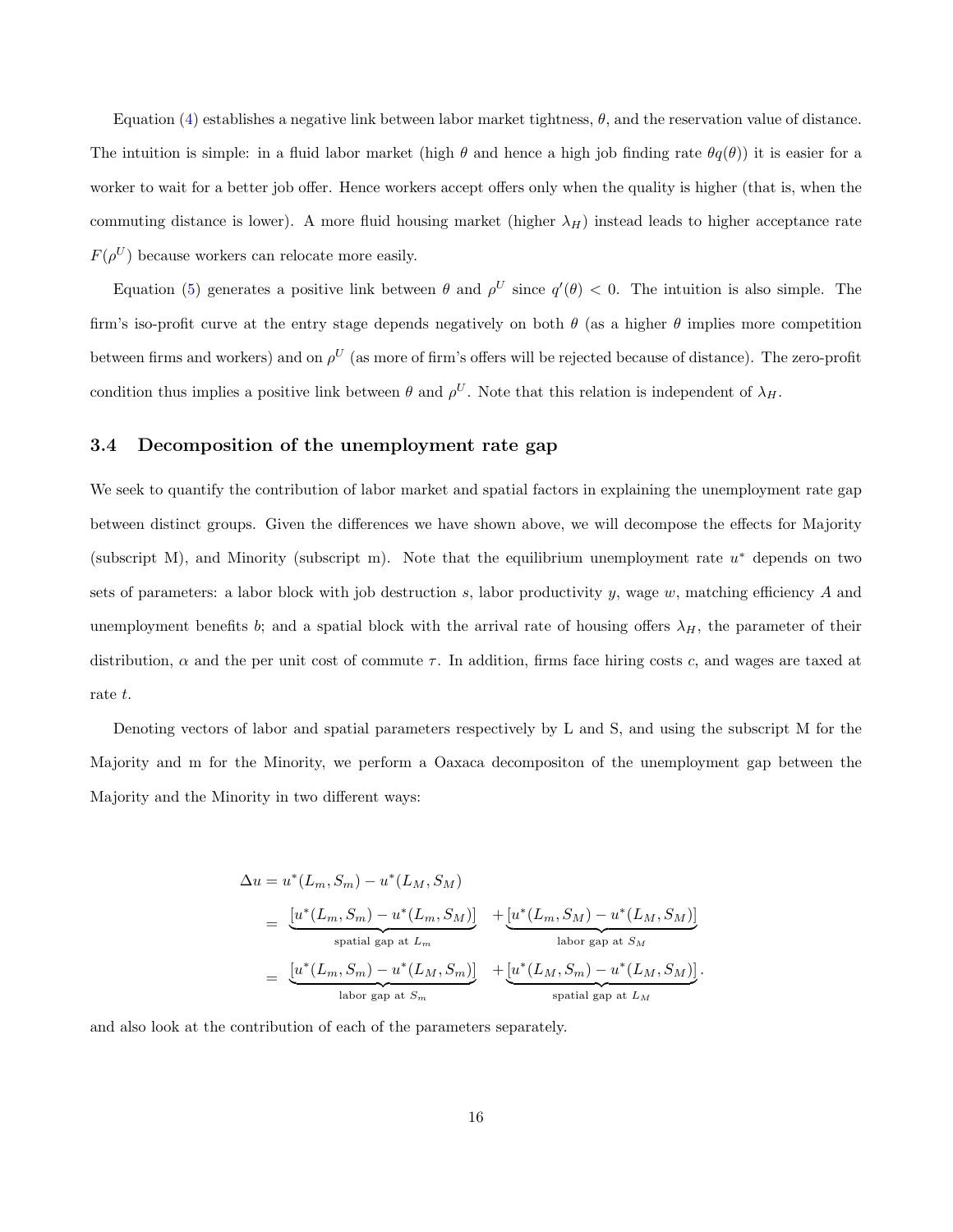#### <span id="page-18-0"></span>4 Numerical exercise

#### 4.1 Calibration strategy

The strategy is to treat each group (the Majority and the Minority) separately, that is, we calibrate the model on two independent segments of the labor market. The calibration will match job-related mobility and the unemployment rate. Without loss of generality we normalize average productivity and labor market tightness to 1.

#### 4.2 Parameters

In our benchmark case, we consider that some parameters will be different and some common for the two groups, consistent with the data. We first describe those parameters that we allow to differ between groups. The parameters are summarized in [Table 6.](#page-20-0)

In the benchmark we allow for differences in Majority and Minority wages. The wage difference target is based on [Table 2,](#page-9-0) column 1. In that column, we find a 20.8% log-wage gap between the Majority and the Minority. Given the proportion of each group in the total population, this imposes that Majority wage is .6% above the population average wage (itself equal to .63 with a labor productivity equal to 1) and the Minority wage is therefore 20.2% below the average. In France, in the range of hourly wages of the two groups (on average between 6.55 euros for the Minority and 8.62 for the Majority), unemployment benefits are proportional to wages according to the rules of unemployment compensation. Accordingly, we impose the same unemployment benefits differences, that is  $b = .403$  for the Majority and  $b = .327$  for the Minority. Productivity of the two subgoups corresponding to wages is  $y = 1.0063$  for the Majority and  $y = .817$  for the Minority.

In the model, we have three distributions of commute distances that are related to new vacancies, the stock of vacancies, and job offers. We assume that these distributions can be represented by exponential functions with parameter  $\alpha$ :  $F(\rho) = G_N(\rho) = 1 - e^{-\alpha \rho}$  and  $G_S(\rho) = 1 - e^{-(\alpha/3)\rho}$ . Here,  $1/\alpha$  is both the average commuting distance and the standard error of commuting distances for new vacancies and job offers. The average distance for the stock of vacancies is three times higher than the average distance for new vacancies.<sup>[15](#page-18-1)</sup> The parameter  $\alpha$  is computed by fitting an exponential law with the distribution of commute times of employed workers.[16](#page-18-2) Ordinary

<span id="page-18-1"></span><sup>&</sup>lt;sup>15</sup>Rupert and Wasmer (2012) show that the quantitative results are not sensitive to the exact distribution  $G_S$ . This is because family shocks do not have a large impact on labor market margins.

<span id="page-18-2"></span><sup>&</sup>lt;sup>16</sup> Note that we make an approximation as parameter  $\alpha$  is estimated from the equilibrium distribution of commute distances and not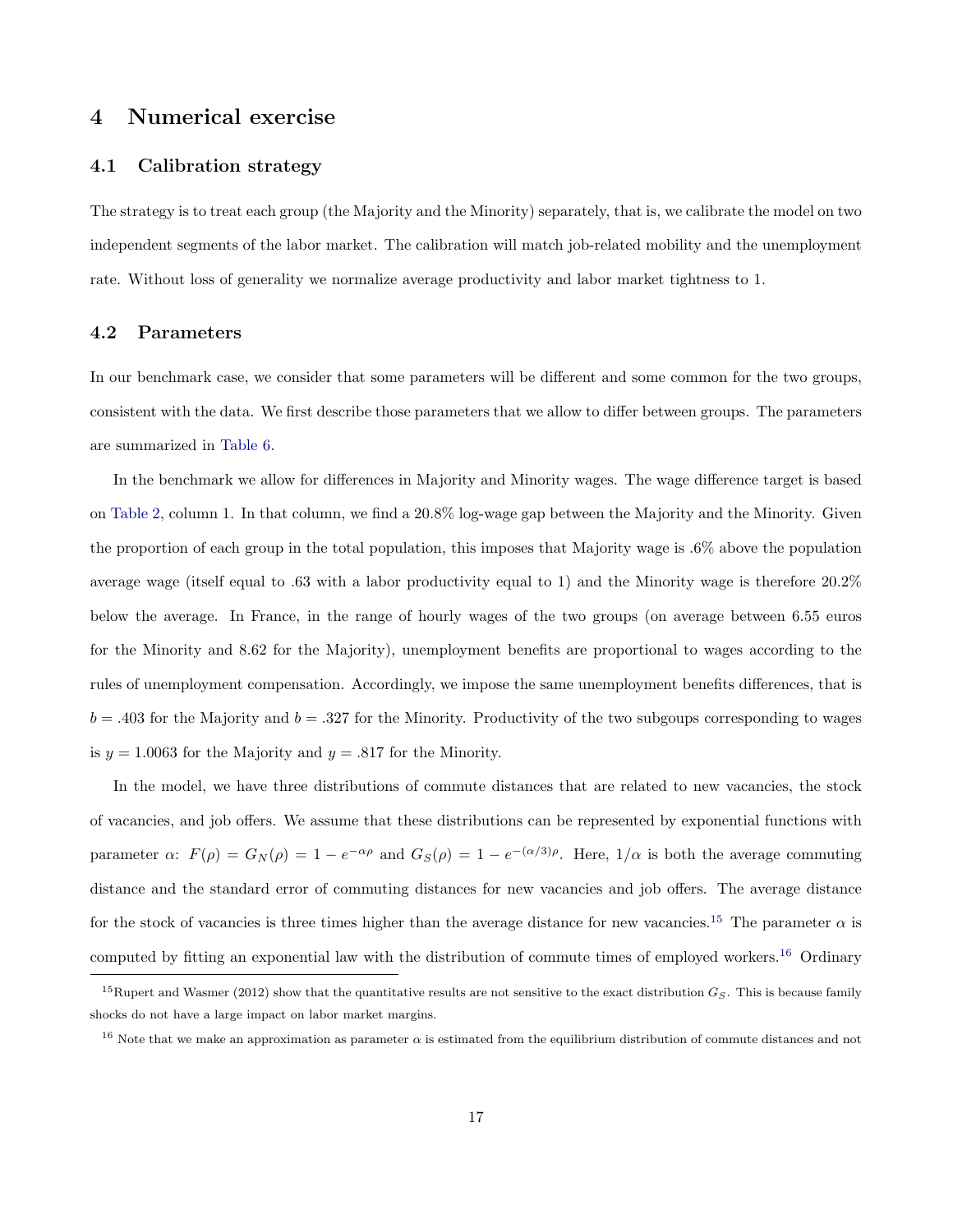Table 5: Commute time as a fraction of standard daily working time (7.8 hours)

<span id="page-19-0"></span>

|             |      | All Majority Minority |      | Relative difference (%) |
|-------------|------|-----------------------|------|-------------------------|
| Mean        | .089 | .087                  | .108 | 24.1\%                  |
| .064 Median |      | .064                  | .075 | $17.2\%$                |

<span id="page-19-1"></span>Figure 1: Cumulative of commuting time for the Minority and the Majority



In blue: empirical cumulative; in red: cumulative of an exponential law with parameter  $\alpha = 10.13$  for the Minority and  $\alpha = 12.18$  for the Majority.

least squares was applied to a specification derived from the equality  $-\ln[1 - F(\rho)] = \alpha \rho$  for exponential laws, where the cumulative of commute times  $F$  has been replaced by its empirical counterpart and a sampling error has been added on the right-hand side. Commute times are for return trips and are expressed as a fraction of standard daily working time (7.8 hours). [Table 5](#page-19-0) reports some descriptive statistics on these standardized commute times. We find empirically that  $\alpha = 10.13$  $\alpha = 10.13$  $\alpha = 10.13$  for the Minority and  $\alpha = 12.18$  for the Majority. Figure 1 represents the empirical cumulative and the fitted exponential cumulative for each of the two groups, and shows that the fit is rather good.

We calculate the mobility targets (mobility for family reasons and mobility for job related reasons, respectively  $\delta$  and  $M_J^E$ ) from the observed mobility rates within the last three years for the Majority and the Minority. For

from the distribution of job offers to unemployed workers (whether they are accepted or not). To assess whether our approximation is reasonable, we verified after the calibration of the model that the equilibrium distribution of commute distances implied by equation [\(11\)](#page-35-0) when using the calibration parameters is not too different from the distribution of job offers to unemployed workers  $F(\rho)$  once it has been truncated in  $\rho^U$ . We indeed find that they are similar for the Majority as well as the Minority. Hence, our approximation seems reasonable.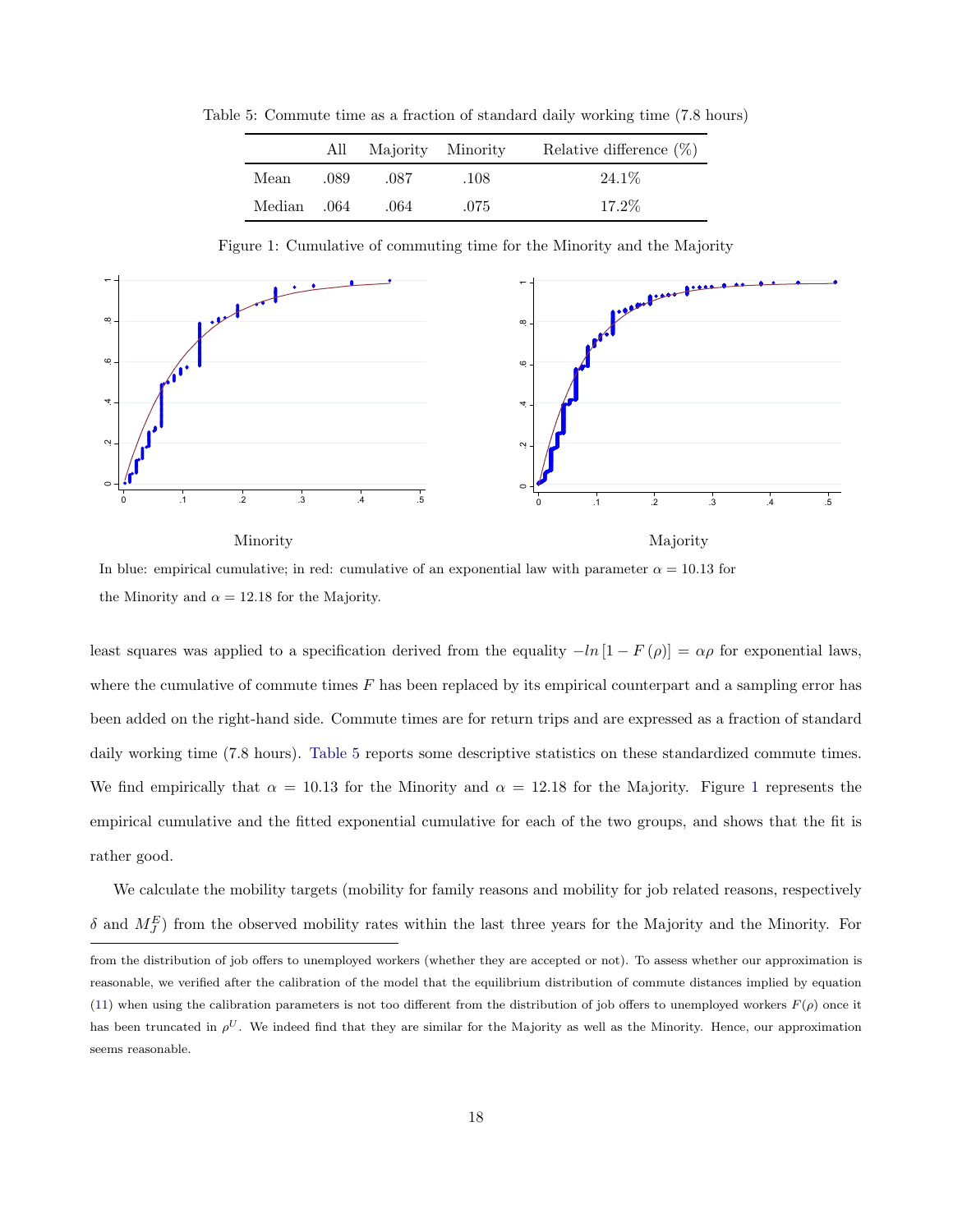| Type                 | Name                                    | Majority     | Minority  |
|----------------------|-----------------------------------------|--------------|-----------|
|                      | Taxes $t$                               | $.4\,$       | $\cdot$ 4 |
|                      | Transport cost $\tau$                   | .348         | .348      |
|                      | Labor market tightness $\theta$         | $\mathbf{1}$ | 1         |
| Parameters chosen    | Wage $w$                                | .634         | .515      |
|                      | Unemployment Insurance $b$              | .403         | .327      |
|                      | Productivity y                          | 1.0063       | .817      |
|                      | Mobility for family reason $\delta$     | .0045        | .0073     |
|                      | Exponential parameter offers $\alpha$   | 12.18        | 10.13     |
|                      | Scale param. labor matching $A$         | .2432        | .1871     |
|                      | Arrival rate housing offers $\lambda_H$ | .0171        | .0219     |
| Code determined      | Exogenous job destruction rate s        | .0104        | .0114     |
|                      | Total job separation rate $\sigma$      | .0142        | .0177     |
|                      | Vacancy cost $c$                        | 1.858        | .946      |
|                      | Unemployment rate $u$                   | .11          | .17       |
| Endogenous variables | Unemployment duration (months)          | 8.7          | 11.6      |
|                      | Mobility rate $M_I^E$                   | .0028        | .0035     |
|                      | Reservation distance $\rho^U$           | .0525        | .0609     |

<span id="page-20-0"></span>Table 6: Parameters of the model for the Majority and the Minority, France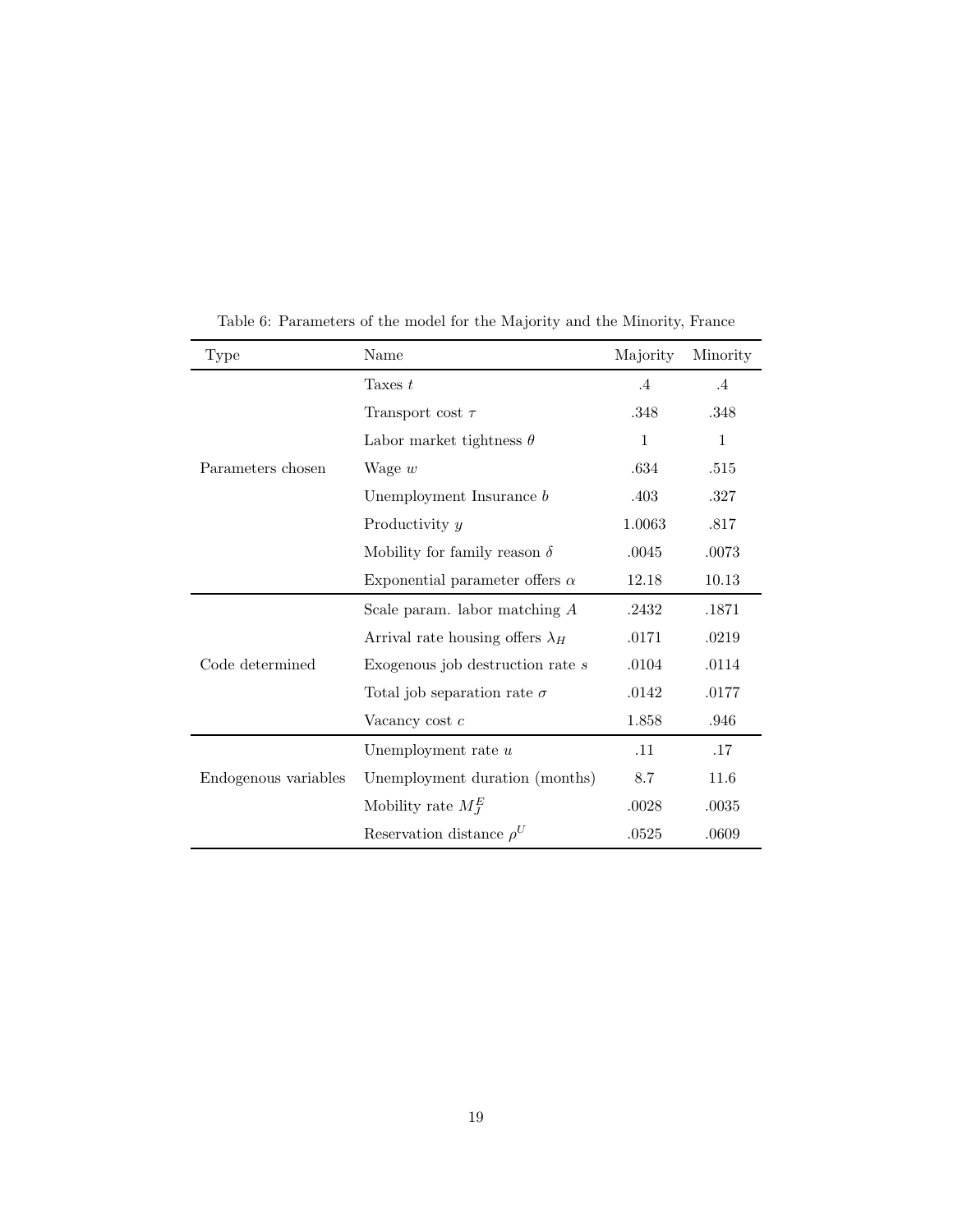an exponential law, the probability of not moving for a family-related reason before a duration  $T_0$  is given by  $P(T > T_0) = e^{-\delta T_0}$ . As moving within the last three years is defined as having a housing tenure being 0, 1 or 2 years, there is some discretion in the value for  $T_0$  and we fix  $T_0 = 30$  months (ie. 2.5 years). The mobility rate for family-related reasons is 12.75% for the Majority and 19.73% for the Minority. They correspond to a monthly parameter  $\delta$  given by  $-\ln(1-.1275)/30 = .0045$  for the Majority and  $-\ln(1-.1973)/30 = .0073$  for the Minority.

As regards to mobility for job-related reasons, we apply the same formulas. There are however two alternatives for the calculation of mobility rates for job-related reasons: in the first one, we define job-related reasons for *any member of the household*, and in the second one, we only consider job-related reasons for the surveyed worker (restricting the computation to the household head and possibly his partner). Under the first alternative, the mobility rates of the Majority and the Minority are respectively 8.10% and 9.87%. The corresponding mobility rates  $M_J^E$  are respectively  $-\ln(1-.0810)/30 = .0028$  and  $-\ln(1-.0987)/30 = .0035$ . We choose the first alternative, and use these values in the calibration.[17](#page-21-0)

We set  $p(\theta) = A\theta^{0.5} * F(\rho^U)$ . Setting  $\theta = 1$  gives  $A = .2432$  for Majority workers and  $A = .1871$  for Minority workers. Together with the free-entry condition  $(Eq. 5)$ , this fixes a value for recruiting costs c after normalizing y for the two groups.

We also set some parameters common to the two groups. Labor tax rate is fixed at its value in France which is  $t = .4$ , see [Rupert and Wasmer](#page-33-8) [\(2012\)](#page-33-8). We also fix the transport cost  $\tau$  to a common value in the following way. Each hour of commute time has a utility cost supposed to be half the hourly wage of workers in line with [Small and](#page-33-13) [Verhoef](#page-33-13) [\(2006\)](#page-33-13). The median commuter spends 6.4% of the standard daily working time (7.8 hours) to commute as shown in [Table 5.](#page-19-0) Hence, the total median cost for the median commuter should be .064/2 expressed as a fraction of the wage, that is  $.064/2*(w/y).$ <sup>[18](#page-21-1)</sup> The total median cost is also calculated from the distribution of wage offers for the whole labour force. Letting  $\rho^m$  be the median commuting distance,  $\rho^m = \ln(2)/\alpha_\ell$  with  $\alpha_\ell = 11.97$  the parameter of an exponential law fitting the distribution of commute times for the whole labour force. The total cost incurred by the median commuter is therefore given by .064/2  $*(w/y) = \tau \rho^m$  or equivalently:

<span id="page-21-2"></span>
$$
\tau = \frac{.064/2 * (w/y)}{ln2/\alpha_{\ell}} = .3481. \tag{8}
$$

<span id="page-21-0"></span> $17$ Under the second alternative, the mobility rates of the Majority and the Minority are respectively 5.72% and 6.70%. The corresponding parameters  $M_{J}^{E}$  are respectively  $-ln(1-.0572)/30 = .0020$  and  $-ln(1-.0670)/30 = .0023$ .

<span id="page-21-1"></span><sup>&</sup>lt;sup>18</sup>Note that the ratio  $w/y$  is the same for the Minority and the Majority and equal to .63 by construction.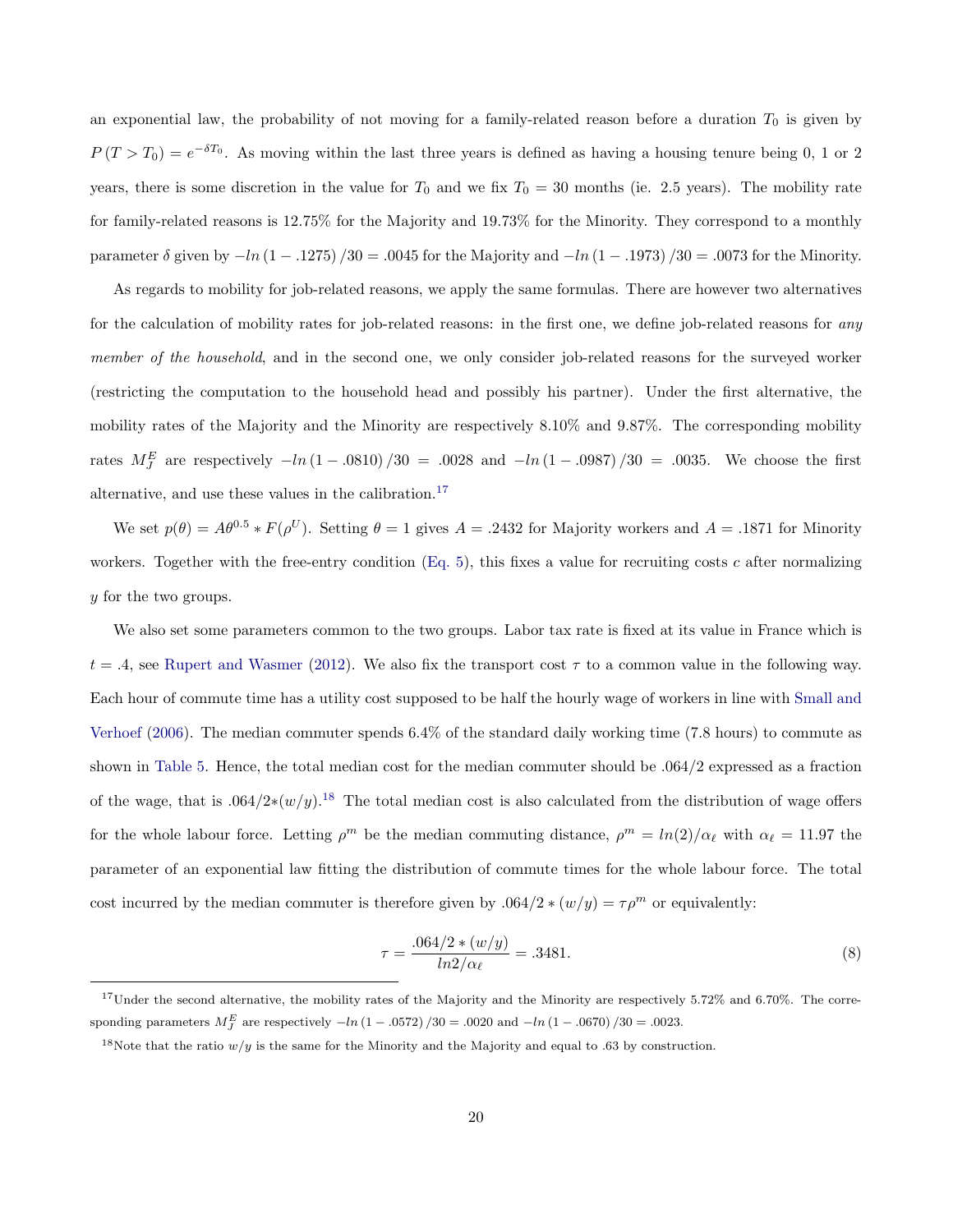The program finds the parameters of the model given a target unemployment rate of 11% for the Majority and 17% for the Minority, and target job hiring rates of  $p = 1/8.7$  and  $p = 1/11.6$  monthly for those two groups, thus fixing the job separation rate  $\sigma$  given that  $u = \sigma/(\sigma + p)$ . In addition, the program finds the values of  $\alpha$  and  $\lambda_H$ that are consistent with the target for mobility, given  $\rho^U$ , obtained from [\(Eq. 4\)](#page-16-0).

#### <span id="page-22-1"></span>4.3 Findings

Findings for the benchmark case are given in [Table 6.](#page-20-0) Interestingly, whereas the arrival rate of housing offers,  $\lambda_H$ , is higher for the Minority than the Majority, the parameter of the commuting distribution  $\alpha$  is smaller. This means that Minority workers have more housing offers, but their housing offers are associated with longer commuting distances. A possible interpretation is that Minority workers get more housing offers because they are more often renters than Majority workers and put more efforts in looking for a dwelling to make housing adjustments, in particular in terms of location.[19](#page-22-0) However, because of their residential location and the spatial distribution of jobs, they get housing offers associated on average with larger commuting distances than Majority workers.

We also find that the reservation distance  $\rho^U$  is larger for the Minority suggesting that Minority workers are less choosy for commuting distances associated with housing offers.

Turning to labor market parameters, the scale parameter of the matching function A is smaller for the Minority than for the Majority. This result suggests that matching is less efficient for the Minority group possibly because of composition effects or discrimination. Jobs occupied by Minority workers are also more likely to be destroyed. In fact, the difference in the separation rate,  $\sigma$ , between the Minority and the Majority is even larger than the difference in job destruction rate s. This means that separations due to family shocks are more likely. As shown by [Eq. 3,](#page-16-2) this occurs both because family shocks  $\delta$  are more frequent for the Minority and because Minority workers are less choosy when receiving the housing offer related to the family shock. Finally, the vacancy cost  $c$  is lower for Minority workers, possibly because jobs that Minority workers occupy are of lower quality and their vacancy is less costly.

We evaluate the effect on the unemployment rate u, reservation distance  $\rho^U$ , and mobility rate for job-related reasons  $M_J^E$  by changing sequentially the parameters from their value for the Minority to their value for the Majority. We focus on the unemployment rate which is our main variable of interest. We perform our decompositions of the

<span id="page-22-0"></span><sup>19</sup>Owners receive less offers because moving costs are high and they search less intensively for a new dwelling.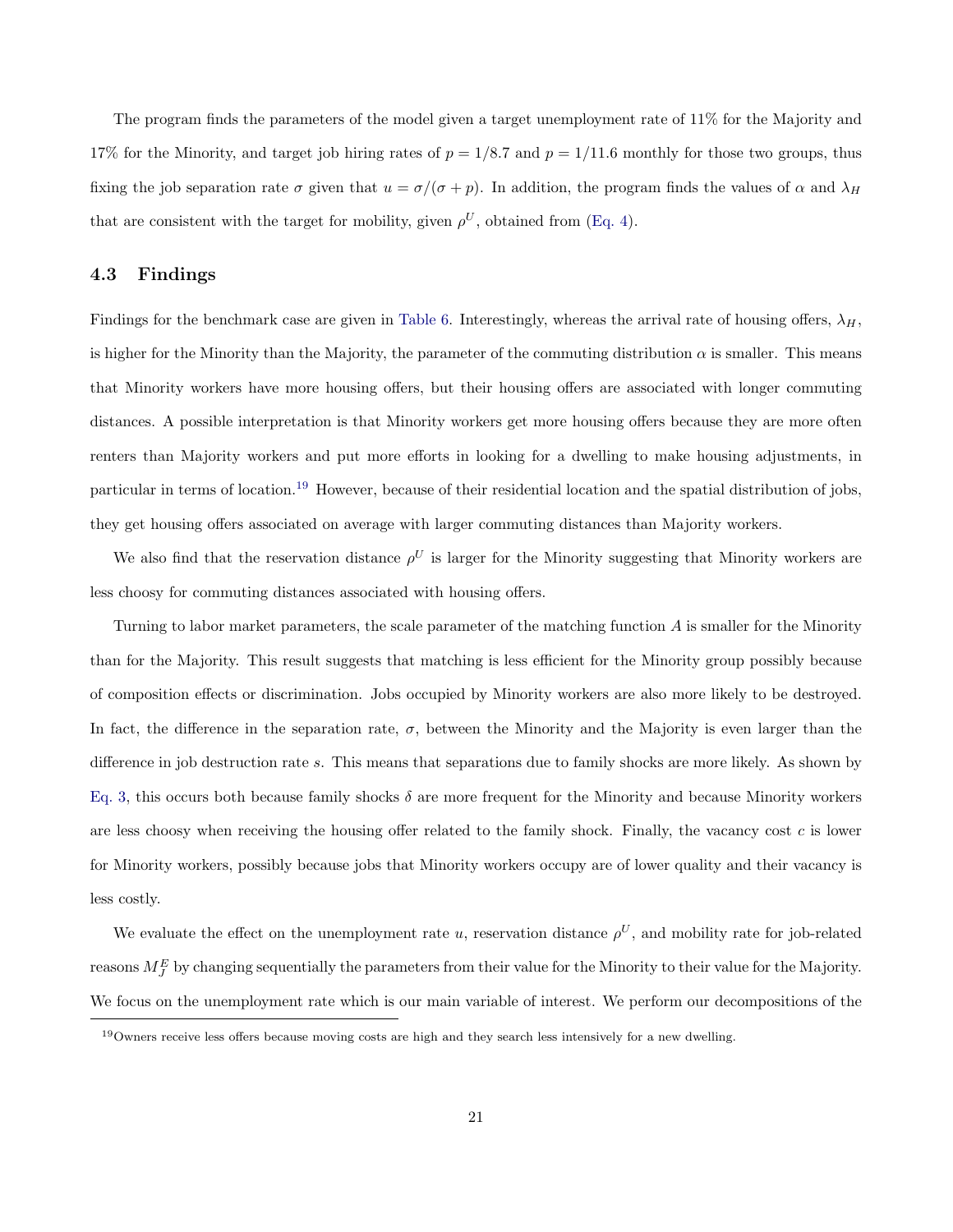difference in the unemployment rate between the Minority and the Majority as described in Section [3.4.](#page-17-0) These decompositions allow us to assess the respective importance of differences in labor market factors and differences in spatial factors. Among the labor market parameters, the only parameter which is supposed to be the same for the two groups is the matching efficiency  $\theta$ . The Minority and the Majority differ for the other parameters which are the labor productivity y, wage w, unemployment benefits b, job destruction rate s, matching efficiency  $A$ , job separation rate  $\sigma$  and vacancy cost c. Among spatial parameters, the commuting cost  $\tau$  is supposed to be the same for the two groups, such that the Minority and the Majority differ only in their arrival rate of housing offers  $\lambda_H$ and the parameter of the commuting distribution  $\alpha$ .

Results when changing the parameters from their value for the Majority to their value for the Minority are reported in Panel A of [Table 7](#page-25-0) and show that commuting distances play a significant role. When changing the parameter of the commuting distribution  $\alpha$ , the Minority unemployment rate decreases from 17.0% to 15.04%: thus, 1.96 percentage points of the six percentage points difference, or 32.7% of the unemployment gap is accounted for by less favorable housing offers in terms of commuting distance. Additionnally changing the arrival rate of housing offers  $\lambda_H$  to the (lower) value of the Majority compensate to some extent the differences in housing offers since it makes the unemployment rate raise again to 15.47%. Overall, the two parameters account for  $17 - 15.47 = 1.53$ points of the 6 points unemployment gap or 25.5% of the difference. Some labour parameters play a more important role. Indeed, changing the scale parameter of the matching function A affects the Minority unemployment rate significantly as it decreases to 12.67%. A change in the job destruction rate s also significantly affects the Minority unemployment rate as it decreases to 12.03%. Additionnally changing the wage, unemployment benefits and productivity decreases a lot the unemployment rate which is then 9.70%. The last column is then reached when the last parameters differing across groups (the vacancy posting costs and the family parameter  $\delta$ ) are equal to that of the Majority group. Since this raises the unemployment rate from 9.70% back to 11%.

Some comparative statics are also conducted changing sequentially the parameters from their value for Majority to their value for the Minority and results are reported in Panel B of [Table 7.](#page-25-0) Results confirm our previous findings, though with slightly different values. Applying the parameter of the commuting distribution  $\alpha$  of the Minority to the Majority raises unemployment from 11% to 12.42%, or 1.42 points of the unemployment gap, that is 23.7% of the gap. Raising the value of the arrival rate of offers to the value of the Minority decreases the unemployment rate to 12.04%. Here, the two parameters  $\alpha$  and  $\lambda_h$  account for 1.04 points of the total unemployment gap, that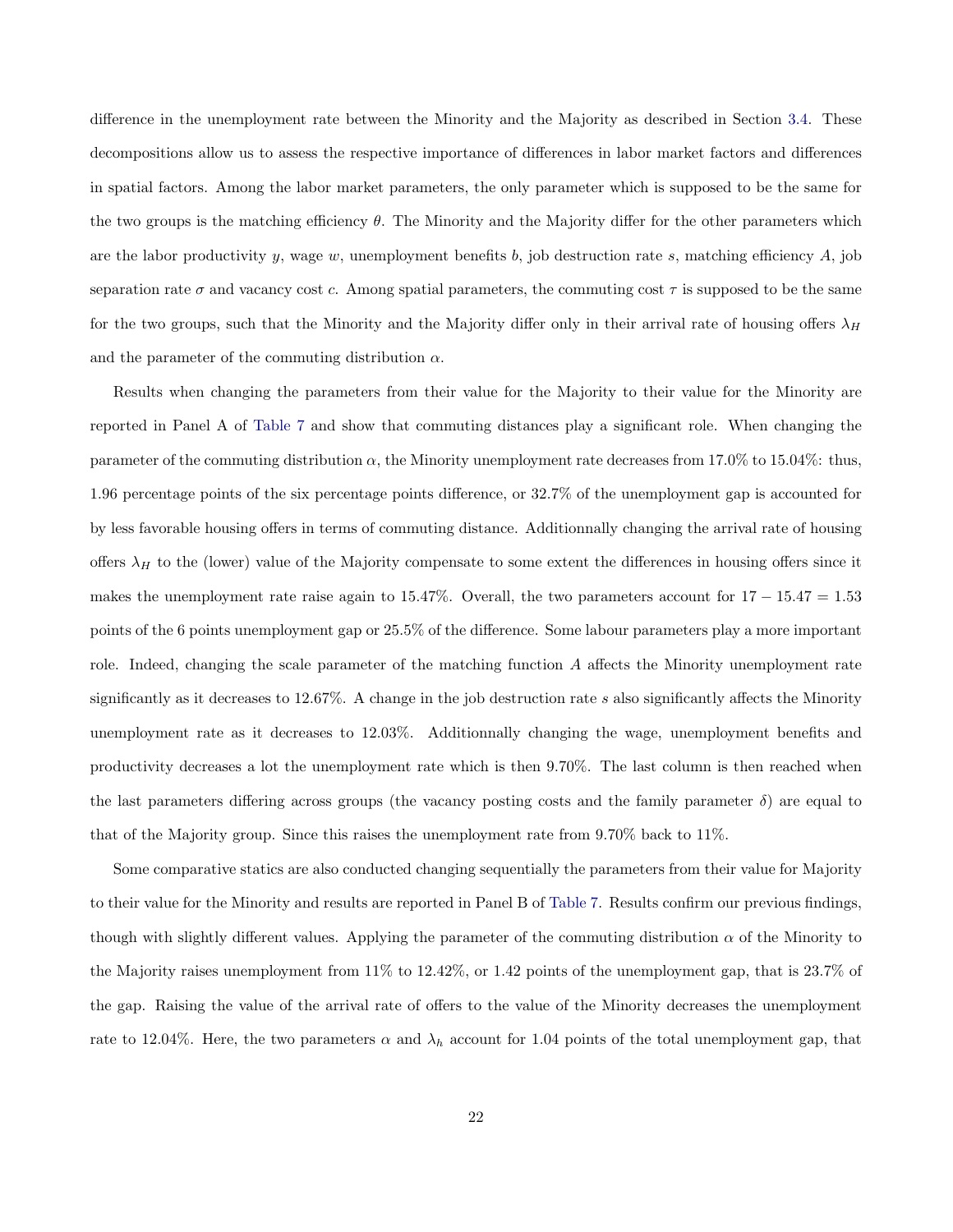is 17.3%.

According to these comparative statics, there are differences in the commuting distances associated to housing offers which explain a significant part of the unemployment gap. The arrival rate of housing offers varies across groups to compensate for the differences in housing offers. That is, the Minority may be getting more housing offers but their offers would be associated to longer commuting distances. This may be due to search in different housing market segments or different search intensity with search intensity being endogenous; however, we leave this for future research. [Bouvard](#page-32-10) *et al.* [\(2009b\)](#page-32-10) would rationalize our finding with the progressive sectoral shift in France from industrial jobs close to dwellings of immigrants to service jobs in cities that immigrants cannot not easily access.

Overall, although labor factors play a major role, spatial factors play a significant role in this benchmark specification, between 17% and 25.5% of the unemployment gap, depending on the decomposition exercise which is considered. The next Section is devoted to an assessment of the robustness of this result.

## <span id="page-24-0"></span>5 Alternative specifications

So far, we have considered that commuting costs are the same across groups. In this section we relax this strong assumption and do robustness checks on the values of parameters  $\alpha$ . We finally assess whether results are stable when we change the wage gap between the Minority and the Majority, as well as the elasticity of wages with respect to taxes.

The Minority and the Majority may not have access to the same transportation modes, and this can generate a difference in transport costs between the two groups. As a consequence, we now consider the case where the Minority and the Majority have different transport costs and using the formula given in Equation [\(8\)](#page-21-2) gives:  $\tau = .3542$  for the Majority and  $\tau = .2946$  for the Minority. All other parameters are the same as in the previous Section. This changes the parameter estimates and leads to the decompositions given in Panel A of [Table 8.](#page-26-0) The conclusions we drew from [Table 6](#page-20-0) remain the same.

The parameter of the commuting distribution  $\alpha$  is estimated on a relatively small sample for the Minority, affecting the accuracy of the estimator as can be seen from its standard deviation. Indeed, we find for the Minority  $\alpha = 10.13(.12)$  whereas we have for the Majority  $\alpha = 12.18(.016)$ . Therefore, we re-estimate the model to assess the robustness of our results when varying the value of  $\alpha$  for the Minority and using either  $\alpha = 10.13 - 0.12 = 10.01$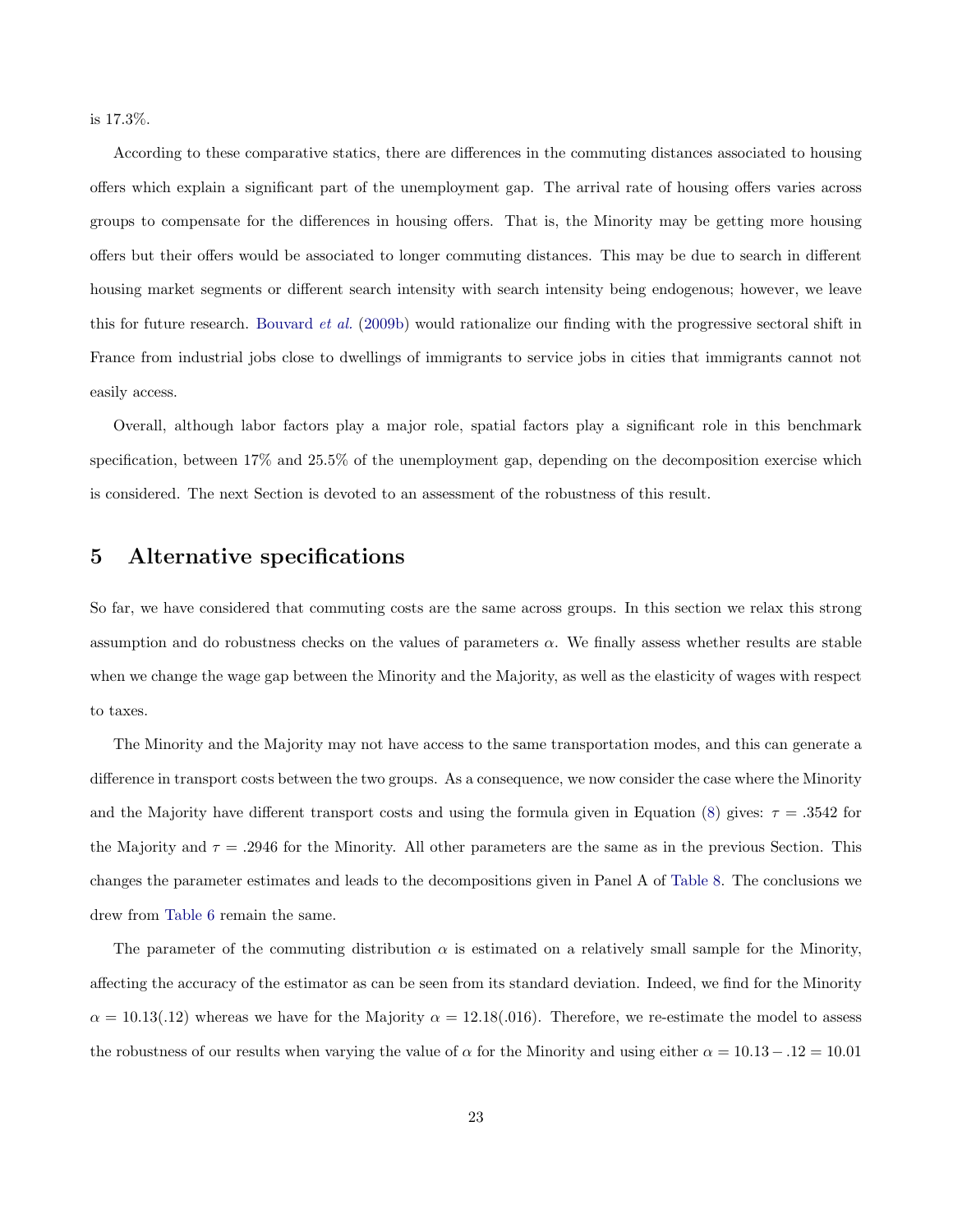| Panel A: From Minority to Majority      |          |                 |                    |            |            |                  |          |  |  |
|-----------------------------------------|----------|-----------------|--------------------|------------|------------|------------------|----------|--|--|
|                                         | Minority | Change $\alpha$ | Change $\lambda_h$ | Change $A$ | Change $s$ | Change $b, w, y$ | Majority |  |  |
| Exponential parameter offer $\alpha$    | 10.13    | 12.18           | 12.18              | 12.18      | 12.18      | 12.18            | 12.18    |  |  |
| Arrival rate housing offers $\lambda_H$ | .0219    | .0219           | .0171              | .0171      | .0171      | .0171            | .0171    |  |  |
| Scale parameter matching $A$            | .1871    | .1871           | .1871              | .2432      | .2432      | .2432            | .2432    |  |  |
| Job destruction rate s                  | .0114    | .0114           | .0114              | .0114      | .0104      | .0104            | .0104    |  |  |
| Unemployment rate $u$                   | .1700    | .1504           | .1547              | .1267      | .1203      | .0970            | .1100    |  |  |
| % of Unemp. Gap reached                 | 0        | 32.7            | 25.5               | 72.1       | 82.8       | 121.7            | 100      |  |  |
| Reservation distance $\rho^U$           | .0609    | .0558           | .0546              | .0452      | .0438      | .0447            | .0525    |  |  |
| Mobility rate $M_I^E$                   | .0035    | .0037           | .0029              | .0026      | .0025      | .0025            | .0028    |  |  |

<span id="page-25-0"></span>Table 7: Comparative Statics from Minority parameters to Majority parameters and vice-versa, France

|                                         | Majority | Change $\alpha$ | Change $\lambda_h$ | Change $A$ | Change $s$ | Change $b, w, y$ | Minority |
|-----------------------------------------|----------|-----------------|--------------------|------------|------------|------------------|----------|
| Exponential parameter offer $\alpha$    | 12.18    | 10.13           | 10.13              | 10.13      | 10.13      | 10.13            | 10.13    |
| Arrival rate housing offers $\lambda_H$ | .0171    | .0171           | .0219              | .0219      | .0219      | .0219            | .0219    |
| Scale parameter matching A              | .2432    | .2432           | .2432              | .1871      | .1871      | .1871            | .1871    |
| Job destruction rate s                  | .0104    | .0104           | .0104              | .0104      | .0114      | .0114            | .0114    |
| Unemployment rate $u$                   | .1100    | .1242           | .1204              | .1470      | .1569      | .1949            | .1700    |
| % of Unemp. Gap reached                 | $\theta$ | 23.6            | 17.3               | 61.6       | 78.1       | 141.5            | 100      |
| Reservation distance $\rho^U$           | .0525    | .0577           | .0591              | .0719      | .0745      | .0717            | .0609    |
| Mobility rate $M_I^E$                   | .0028    | .0026           | .0033              | .0038      | .0039      | .0038            | .0035    |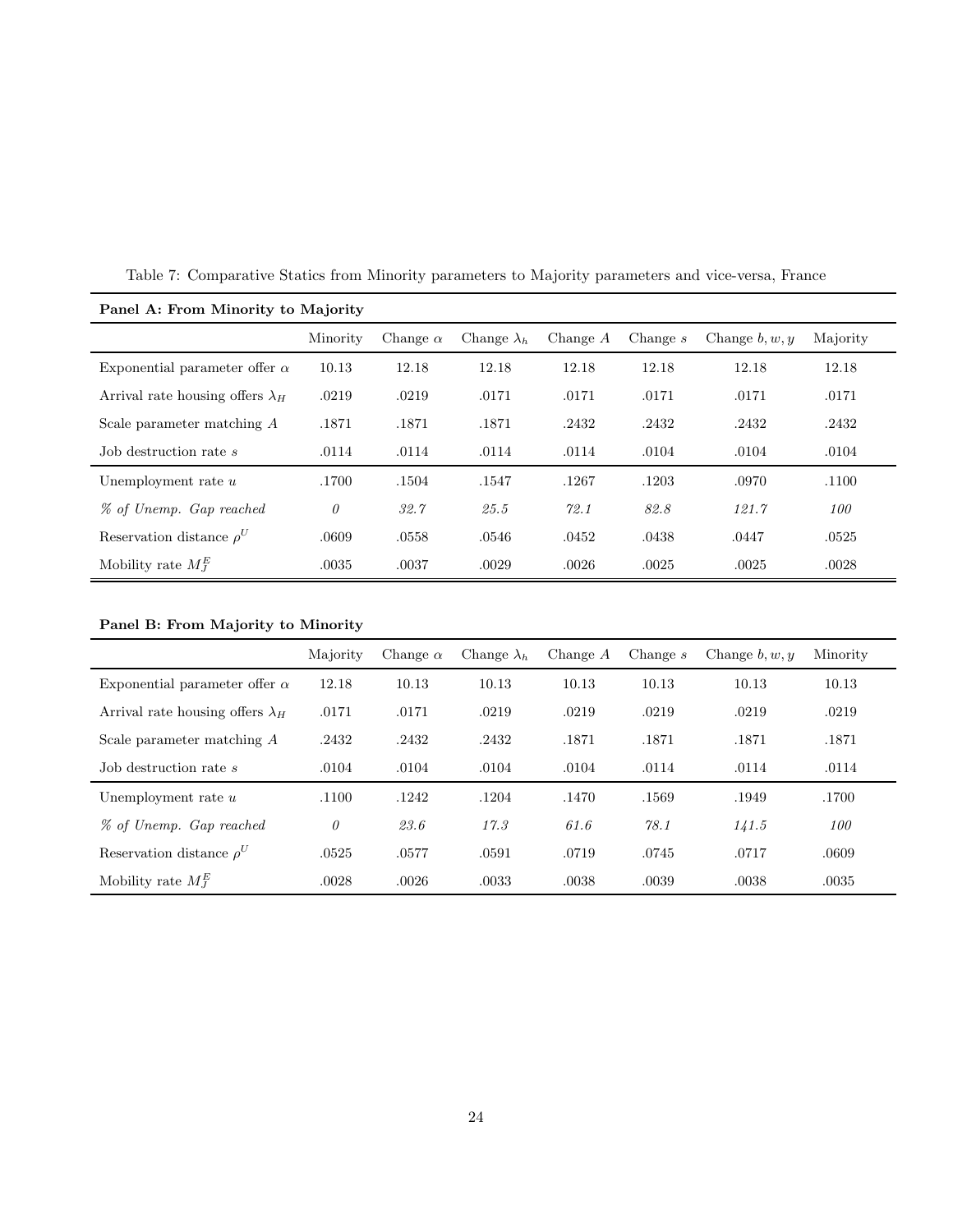| Panel A: Heterogenous transport costs     |                |                 |                                      |            |            |                  |          |  |
|-------------------------------------------|----------------|-----------------|--------------------------------------|------------|------------|------------------|----------|--|
| From Minority to Majority                 | Minority       | Change $\alpha$ | Change $\lambda_h$                   | Change $A$ | Change $s$ | Change $w, b, y$ | Majority |  |
| Unemployement rate $u$                    | .17            | .1509           | .1529                                | .1133      | .1065      | .0859            | .11      |  |
| % of Unemp. Gap reached                   | $\theta$       | 31.9            | 28.5                                 | 94.5       | 105.8      | 140.2            | 100      |  |
| From Majority to Minority                 | Majority       | Change $\alpha$ | Change $\lambda_h$                   | Change $A$ | Change $s$ | Change $w, b, y$ | Minority |  |
| Unemployment rate $u$                     | .11            | .1242           | .1226                                | .1654      | .1785      | .2214            | .170     |  |
| % of Unemp. Gap reached                   | $\theta$       | 23.7            | 21.0                                 | 92.3       | 114.2      | 185.7            | 100      |  |
| Panel B: $\alpha$ =10.01 for the Minority |                |                 |                                      |            |            |                  |          |  |
| From Minority to Majority                 | Minority       | Change $\alpha$ | Change $\lambda_h$                   | Change $A$ | Change $s$ | Change $w, b, y$ | Majority |  |
| Unemployment rate $u$                     | .17            | .1491           | .1536                                | .1267      | .1203      | .0970            | .11      |  |
| % of Unemp. Gap reached                   | $\theta$       | 34.8            | $\mathcal{Z}\mathcal{V}.\mathcal{Z}$ | 72.2       | 82.8       | 121.7            | 100      |  |
| From Majority to Minority                 | Majority       | Change $\alpha$ | Change $\lambda_h$                   | Change $A$ | Change $s$ | Change $w, b, y$ | Minority |  |
| Unemployment rate $u$                     | .11            | .1252           | .1212                                | .1470      | .1567      | .1947            | .170     |  |
| % Fraction of Unemp. Gap reached          | $\theta$       | 25.3            | 18.6                                 | 61.6       | 77.9       | 141.2            | 100      |  |
| Panel C: $\alpha$ =10.25 for the Minority |                |                 |                                      |            |            |                  |          |  |
| From Minority to Majority                 | Minority       | Change $\alpha$ | Change $\lambda_h$                   | Change $A$ | Change $s$ | Change $w, b, y$ | Majority |  |
| Unemployment rate $u$                     | .17            | .1516           | .1558                                | .1268      | .1203      | .0970            | .11      |  |
| % of Unemp. Gap reached                   | $\overline{0}$ | 30.7            | 23.7                                 | 72.0       | 82.8       | 121.7            | 100      |  |
| From Majority to Minority                 | Majority       | Change $\alpha$ | Change $\lambda_h$                   | Change $A$ | Change $s$ | Change $w, b, y$ | Minority |  |
| Unemployment rate $u$                     | .11            | .1232           | .1196                                | .1470      | .1570      | .1950            | .170     |  |
| % of Unemp. Gap reached                   | $\theta$       | 22.0            | 16.0                                 | 61.6       | 78.4       | 141.7            | 100      |  |

<span id="page-26-0"></span>Table 8: Comparative Statics using alternative values of transport cost parameter and commute time parameter for the Minority, France

or  $\alpha = 10.13 + .12 = 10.25$ . The parameter for the Majority is kept the same, the decompositions are in Panel B and C of [Table 8;](#page-26-0) again, our main conclusions remain unaltered.

Next, we vary the elasticity of the response of gross and net wages: recall that we assumed the labor cost increase caused by tax to be  $\epsilon t$  and the net wage decrease to be  $(1 - \epsilon)t$ . We now only report the fraction of the unemployment gap that can be explained by a change in  $\alpha$  and a cumulated change in both  $\alpha$  and  $\lambda_h$  for both decomposition exercises. The benchmark value of  $\epsilon$  is .35. Below .15 the code did not converge, because we reached a corner solution where all the wage offers to the Minority are accepted. However, over the range .15 to .65, the results of the decomposition exercise are very stable as shown in Panel A of [Table 9,](#page-27-0) and if anything, the role of spatial factors in the determination of unemployment increases as  $\epsilon$  decreases.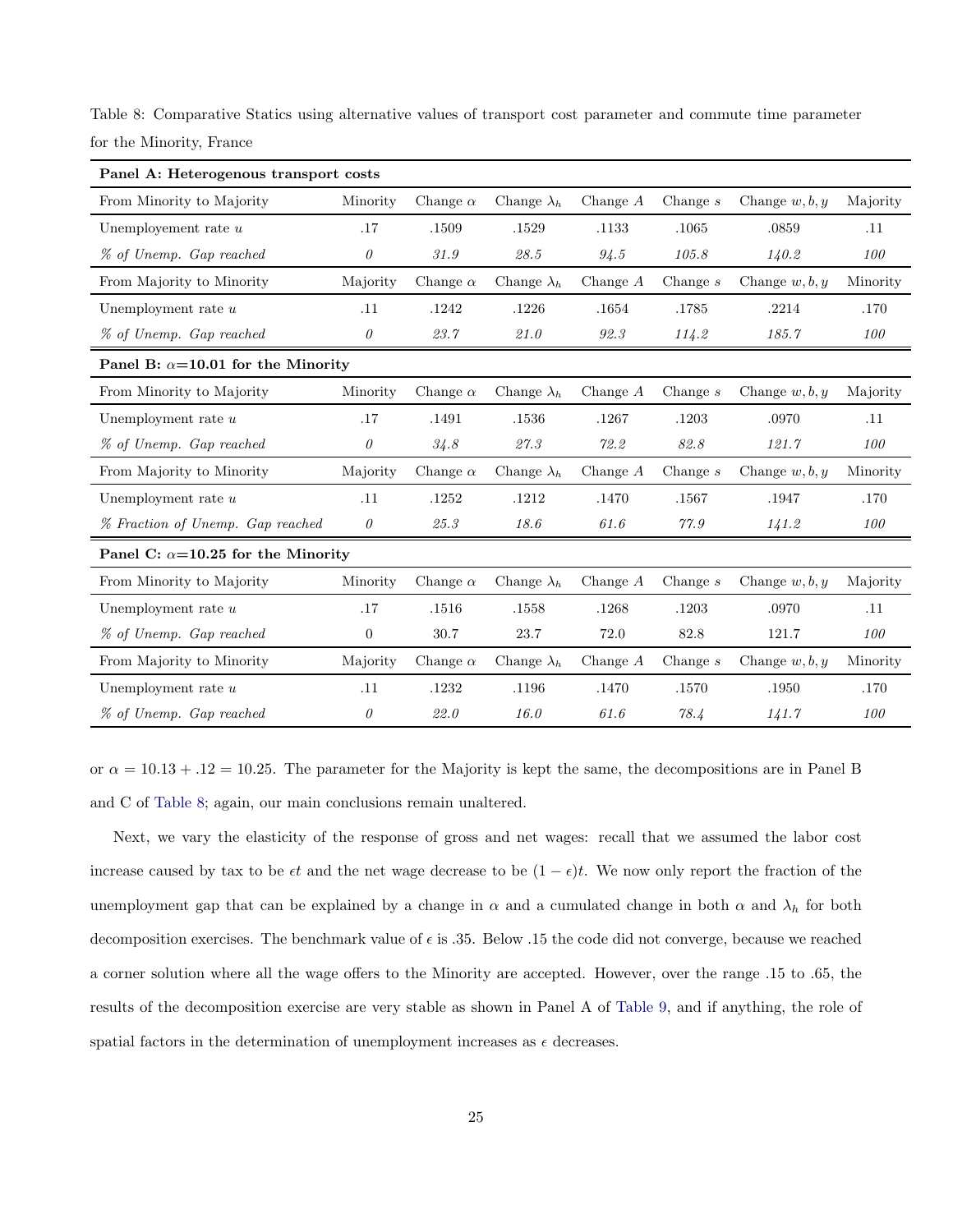| Panel A: Alternative values for $\epsilon$                                 |                 |         |      |         |      |      |         |  |
|----------------------------------------------------------------------------|-----------------|---------|------|---------|------|------|---------|--|
| Value of $\epsilon$                                                        | $\langle .15^a$ | $.15\,$ | .25  | $.35\,$ | .45  | .55  | .65     |  |
| Minority to Majority                                                       |                 |         |      |         |      |      |         |  |
| Fraction of Unemp. Gap reached: changing $\alpha$ (%)                      | na              | 36.5    | 34.6 | 32.7    | 30.9 | 29.1 | 27.4    |  |
| Fraction of Unemp. Gap reached: changing both $\alpha$ and $\lambda_H$ (%) | na              | 27.9    | 26.7 | 25.5    | 24.2 | 23.0 | 21.7    |  |
| Majority to Minority                                                       |                 |         |      |         |      |      |         |  |
| Fraction of Unemp. Gap reached: changing $\alpha$ (%)                      | na              | 26.7    | 25.1 | 23.6    | 22.2 | 20.9 | 19.6    |  |
| Fraction of Unemp. Gap reached: changing both $\alpha$ and $\lambda_H$ (%) | na              | 19.0    | 18.2 | 17.3    | 16.4 | 15.5 | 14.6    |  |
| Panel B: Alternative values for wage gap                                   |                 |         |      |         |      |      |         |  |
|                                                                            |                 |         |      |         |      |      |         |  |
| Value of $ln(Majority wage/Minority wage)$                                 |                 |         | .156 | .185    | .208 | .23  | $.26\,$ |  |
| Minority to Majority                                                       |                 |         |      |         |      |      |         |  |
| Fraction of Unemp. Gap reached: changing $\alpha$ (%)                      |                 |         | 32.5 | 32.6    | 32.7 | 32.8 | 33.0    |  |
| Fraction of Unemp. Gap reached: changing both $\alpha$ and $\lambda_H$ (%) |                 |         | 26.3 | 25.9    | 25.5 | 25.1 | 24.6    |  |
| Majority to Minority                                                       |                 |         |      |         |      |      |         |  |
| Fraction of Unemp. Gap reached: changing $\alpha$ (%)                      |                 |         | 23.6 | 23.6    | 23.6 | 23.6 | 23.6    |  |

<span id="page-27-0"></span>Table 9: Comparative Statics using alternative values for  $\epsilon$  and wage gap, France

Note: Columns corresponding to the benchmark are in bold. <sup>a</sup>: Reach a corner solution with  $\rho_U = 0$ .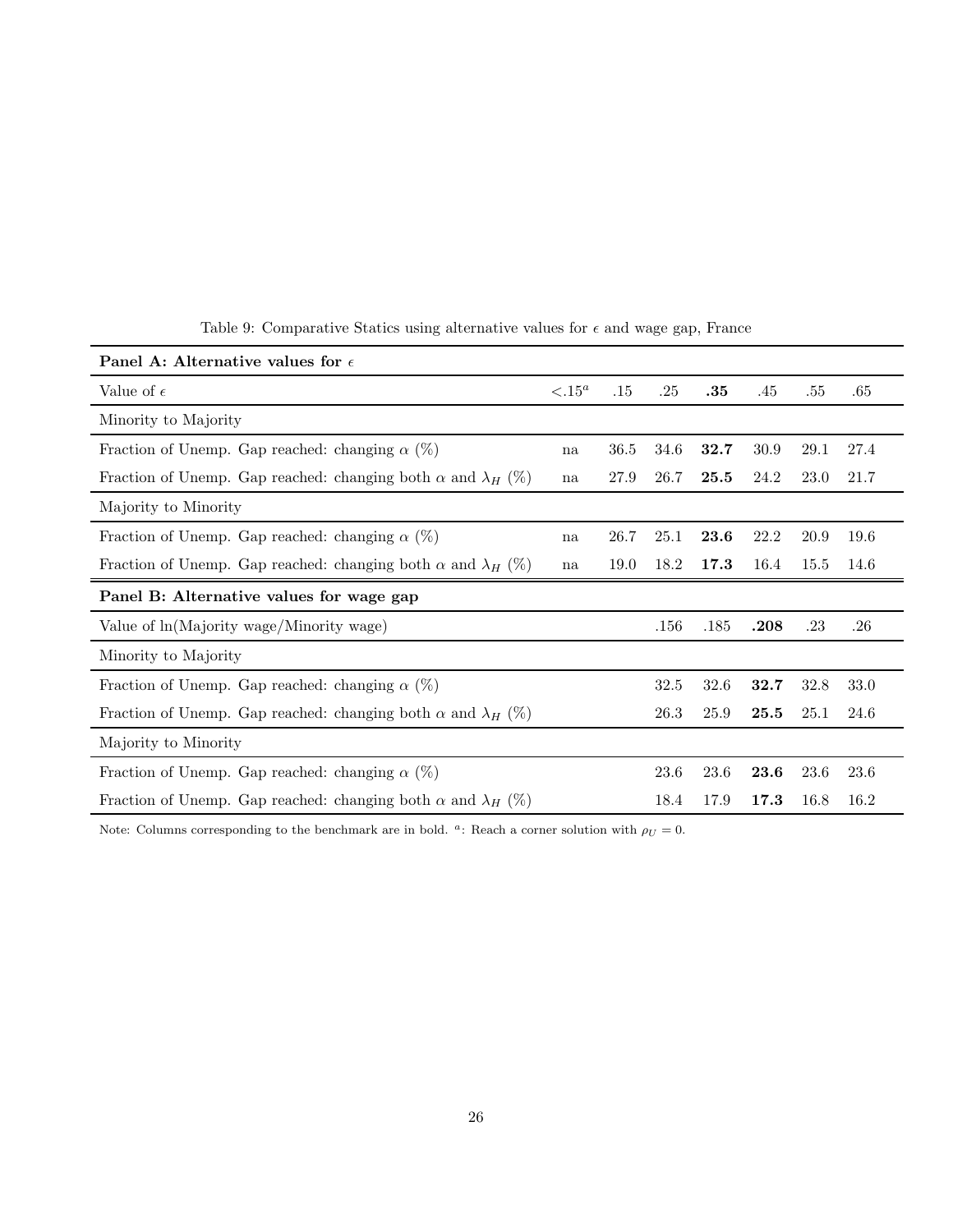The next table investigates the effect of alternative values of the wage gap between the Majority and the Minority, also reflected in unemployment benefits and productivity. Our benchmark value is derived from the gross log-wage gap, 20.8%, which is given by [Table 2,](#page-9-0) column (1). We now vary this gap from the lowest value in the table, 15.6%, which is reached in column (3) when controlling for demographic factors and diplomas, up to 26%. Comparative static results reported in Panel B of [Table 9](#page-27-0) are very similar to those obtained in the benchmark case regarding the fraction of the unemployment rate gap explained with the differences in the commuting distribution parameter and the arrival rate in housing offers between the Minority and the Majority.

### <span id="page-28-0"></span>6 Comparison with the US

The calibration exercise is replicated for the US to study the unemployment rate difference between Blacks and Whites, with the values of the unemployment rate in 2011, the median unemployment duration in 2011 and the [20](#page-28-1)10-2011 Census mobility rates. Commute time data comes from the US Census American Community Survey.<sup>20</sup> Note that while we use the terms Majority and Minority for the French data our analysis for the US covers only Whites and Blacks. A Mincerian regression analogous to those in Table 2 delivers a hourly wage premium to white workers as compared to black workers that is close to that of France, that is -20.1% in the US. We will use this value in the US calibration. As a first pass, we also use the same tax rate, unemployment insurance and transport costs as in France, to focus on the role of different unemployment and mobility targets and progressively relax these values.

The calibration parameters obtained present some similarities with those of France: the search cost, for instance, is higher for Majority workers than for Minority workers. Here however, the arrival rate of housing offers  $\lambda_h$  turns out to be lower: therefore, the two parameters reinforce each other in generating racial differences in unemployment rates. The total racial difference to be explained in the US is 16.6%-7.7%= 8.9%. However, the share explained by the spatial parameters is actually smaller than in France, since, depending on the decomposition, these parameters explain either  $(8.60-7.7)/8.9=10.1\%$  in the first decomposition, or  $(16.6-15.05)/8.9=17.5\%$  in the second decomposition.

<span id="page-28-1"></span>Next, we change the values of unemployment benefits and taxes. For unemployment benefits, we choose a lower

<sup>&</sup>lt;sup>20</sup>Data are available as frequencies in commute time brackets. Therefore, we computed the commute time parameter  $\alpha$  for Blacks and for Whites using moment conditions based on the cumulative of the exponential law rather than linear regressions.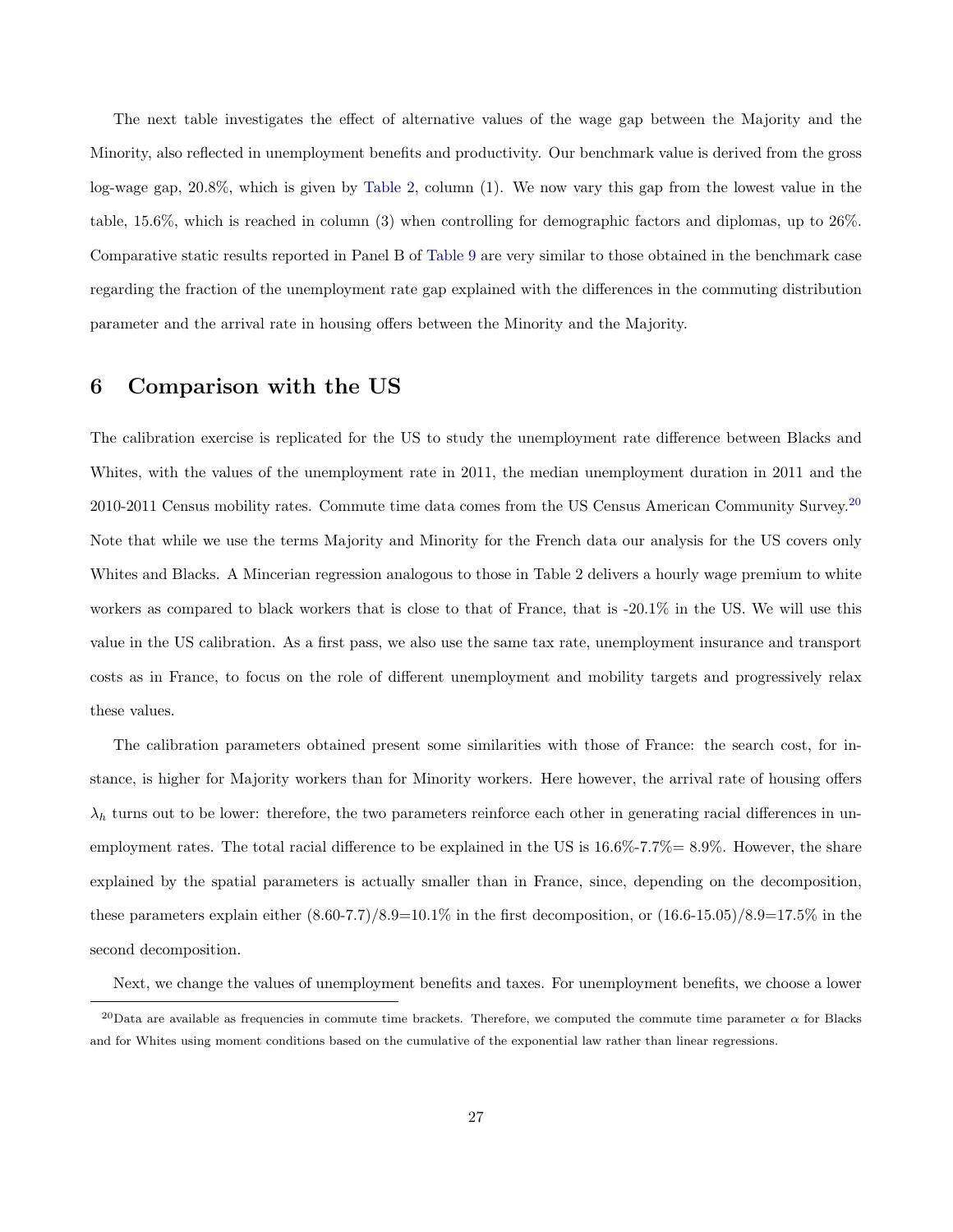| Type                 | Name                                    | Whites       | <b>Blacks</b> |
|----------------------|-----------------------------------------|--------------|---------------|
| Parameters chosen    | Taxes $t$                               | $\cdot$ 4    | .4            |
|                      | Unemployment Insurance $b$              | .4079        | .3336         |
|                      | Transport cost $\tau$                   | .3481        | .3481         |
|                      | Wage $w$                                | .6424        | .5251         |
| Productivity y       |                                         | 1.0196       | .8340         |
| Normalization        | Labor market tightness $\theta$         | $\mathbf{1}$ | $\mathbf{1}$  |
|                      | Mobility for family reason $\delta$     | .0066        | .0101         |
| Parameters from data | Exponential parameter offers $\alpha$   | 14.05        | 12.17         |
|                      | Mobility rate $M_I^E$                   | .001757      | .001785       |
| Code determined      | Scale param. labor matching $A$         | .2368        | .2179         |
|                      | Arrival rate housing offers $\lambda_H$ | .0111        | .0099         |
|                      | Exogenous job destruction rate $s$      | .032         | .0123         |
|                      | Total job separation rate $\sigma$      | .0089        | .0208         |
|                      | Vacancy cost $c$                        | 2.5075       | 1.0179        |
|                      | Unemployment rate $u$ (sept 2011)       | 7.7          | 16.6          |
| Endogenous variables | Unemployment duration (months, 2010)    | 9.35         | 9.55          |
|                      | Reservation distance $\rho^U$           | .0428        | .0538         |

Table 10: Parameters for Whites and Blacks (U.S.) with the same benefits and tax system as in Europe

Table 11: Comparative Statics from Whites to Blacks and vice-versa, US

| From White to Black parameters        | Whites        | Change $\alpha$ | Change $\lambda_h$ | Change $A$ | Change $s$ | Change $w, b, y$ | <b>Blacks</b> |
|---------------------------------------|---------------|-----------------|--------------------|------------|------------|------------------|---------------|
| Unemployement rate $u$                | .077          | .850            | .0860              | .0914      | .1715      | .2104            | .166          |
| Fraction of Unemp. Gap reached $(\%)$ | $\theta$      | 9.0             | 10.1               | 16.2       | 106.2      | 149.9            | <i>100</i>    |
|                                       |               |                 |                    |            |            |                  |               |
| From Black to White parameters        | <b>Blacks</b> | Change $\alpha$ | Change $\lambda_h$ | Change $A$ | Change s   | Change $w, b, y$ | Whites        |
| Unemployement rate $u$                | .166          | .1515           | .1505              | .1410      | .0872      | .0707            | .077          |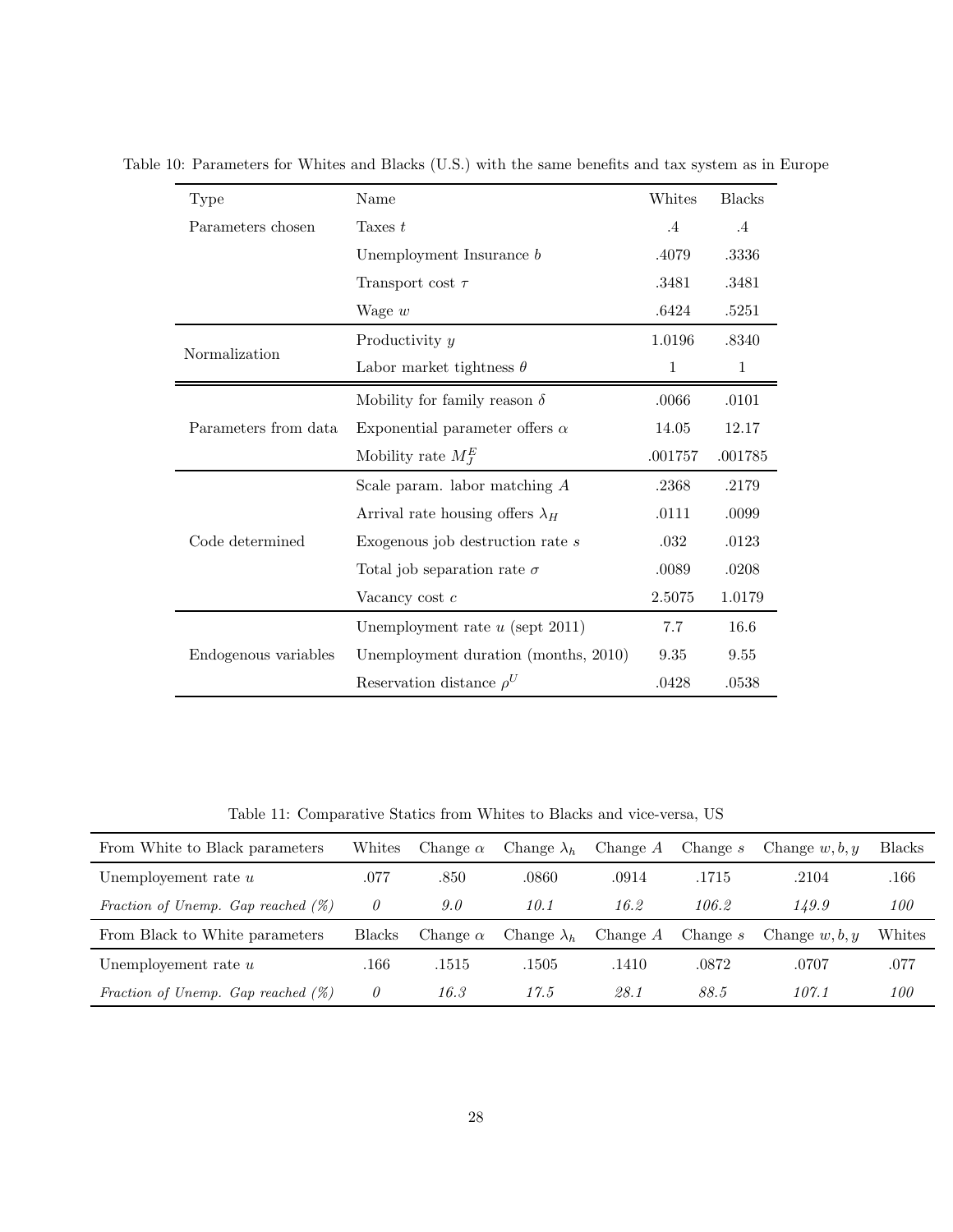|                                                                  | Different values of benefits b |      |      |      | Different values of taxes |      |      |      |
|------------------------------------------------------------------|--------------------------------|------|------|------|---------------------------|------|------|------|
|                                                                  | $.25^a$                        | .30  | .35  | .40  | .40                       | .35  | .30  | .25  |
| Majority to Minority                                             |                                |      |      |      |                           |      |      |      |
| Fraction of the gap reached with a change in $\alpha$ (%)        | na                             | 7.7  | 8.4  | 9.0  | 9.0                       | 8.7  | 8.5  | 8.2  |
| Fraction of the gap reached: change $\alpha$ and $\lambda_H$ (%) | na                             | 8.4  | 9.2  | 10.4 | 10.4                      | 9.7  | 9.4  | 9.0  |
| Majority to Minority                                             |                                |      |      |      |                           |      |      |      |
| Fraction of the gap reached with a change in $\alpha$ (%)        | na                             | 13.0 | 14.6 | 16.1 | 16.1                      | 15.6 | 14.9 | 14.2 |
| Fraction of the gap reached: change $\alpha$ and $\lambda_H$ (%) | na                             | 13.6 | 15.4 | 17.6 | 17.6                      | 16.6 | 15.8 | 15.0 |

<span id="page-30-1"></span>Table 12: Comparative Statics from Minority parameters to Majority parameters, alternative values of benefits and taxes, US

Note: Columns corresponding to the benchmark are in bold. <sup>*a*</sup>: Reach a corner solution with  $\rho_U = 0$ .

range, from  $b = .3$  to  $.25$  instead of  $b = .4$ . For taxes, we choose a range of  $.25$  to  $.4$ . We obtain the results in [Table 12](#page-30-1) which roughly confirms the message of the previous table: the share of the ethnic unemployment gap explained by spatial factors remains limited, in a range of 8% to 17.6% of the total difference across groups. Convergence problems arise with lower values of taxes and benefits, since the unemployment rate and unemployment duration to be matched by the model are relatively large due to the specific period retained which is year 2011.

## <span id="page-30-0"></span>7 Concluding Comments

In conclusion, we have shown how an integrated model of unemployment and mobility can be calibrated to assess the extent to which the unemployment rate is related to labor market factors and spatial factors.

Based on calibrations of this model, we proposed a decomposition of the unemployment rate gap between the Majority and a Minority both in France and the US. We have found that the effect of differences between groups in spatial factors is significant: it generates an unemployment rate difference of about 1 to 1.5 percentage point both in France and the US. Since the gap is 6 percentage points in France and 8.9 percentage points in the US, differences in spatial factors represent 17% to 25% of the unemployment rate gap in France, and 10% to 18% of the gap in the US.

The significant impact of spatial factors in explaining the unemployment rate gap between the Majority and the Minority in France is due to differences in commuting distances related to housing offers,  $\alpha$  in our model. In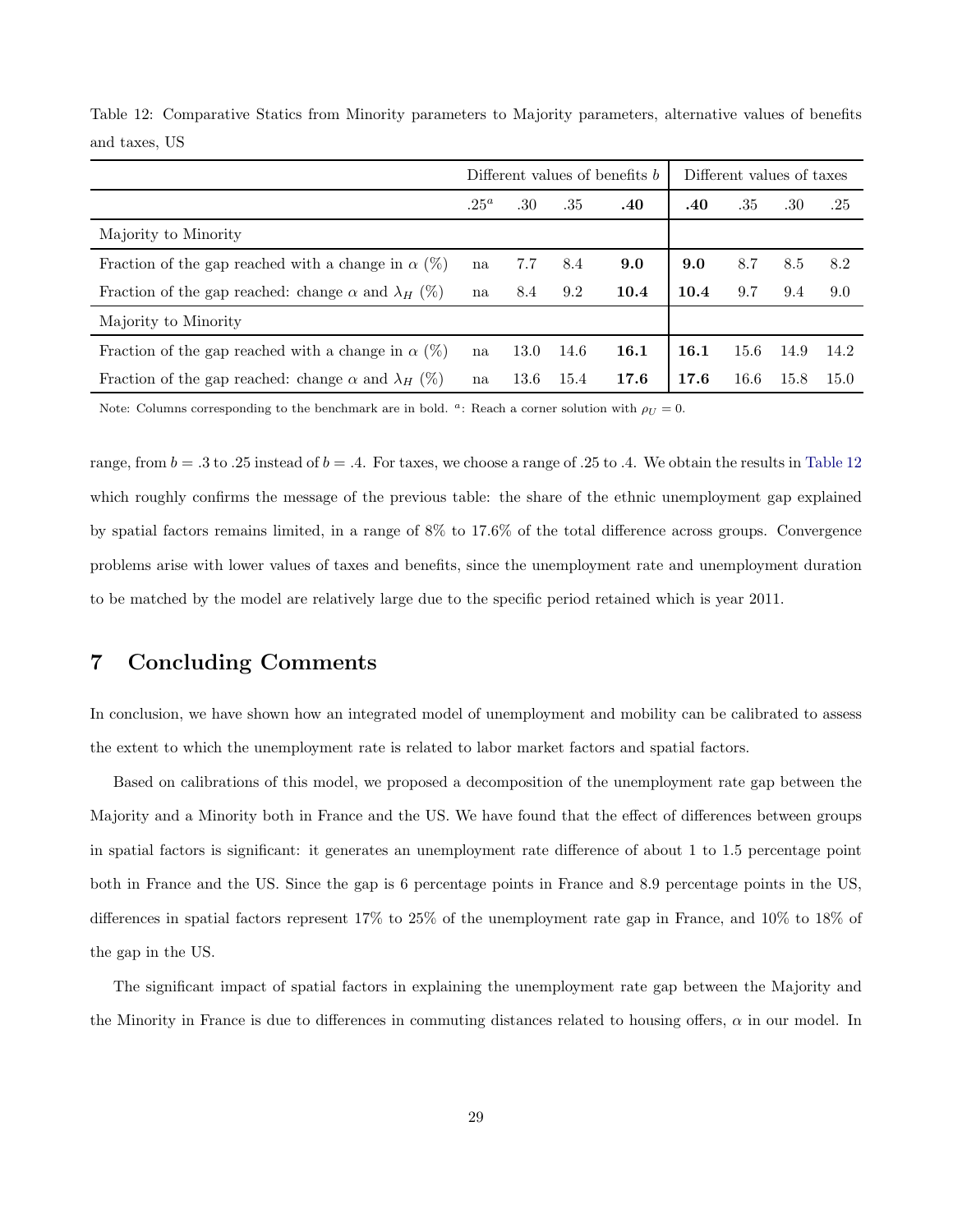our view, this parameter can be thought of as a summary measure of the access to housing offers close enough to the locations of jobs, or reciprocally as a summary measure of the access to job offers close enough to housing.<sup>[21](#page-31-0)</sup> Differences in these commuting distances account for 25 to 30% of the unemployment rate gap. However, the Minority receives more frequent offers, such that additionally taking into account differences in the arrival rate of housing offers reduces the contribution of spatial factors to explaining the unemployment gap to 15 to 25%.

As expected, pure labor market parameters explain the main part of ethnic differences in the unemployment rate, between 60 and 90% of the gap. However, the difference across groups may be less important if these groups had a similar access to housing markets. Therefore, a policy targeting an improvement in the employment rate of a Minority can find margins of actions in the access to housing. More generally, effective public policies can be thought as a menu of actions over different markets.

<span id="page-31-0"></span><sup>&</sup>lt;sup>21</sup>This may be related to spatial mismatch as, in France, it is well known that areas located far from jobs, often referred to as "quartiers sensibles", are prone to major difficulties such as high unemployment, lack of social integration and crime.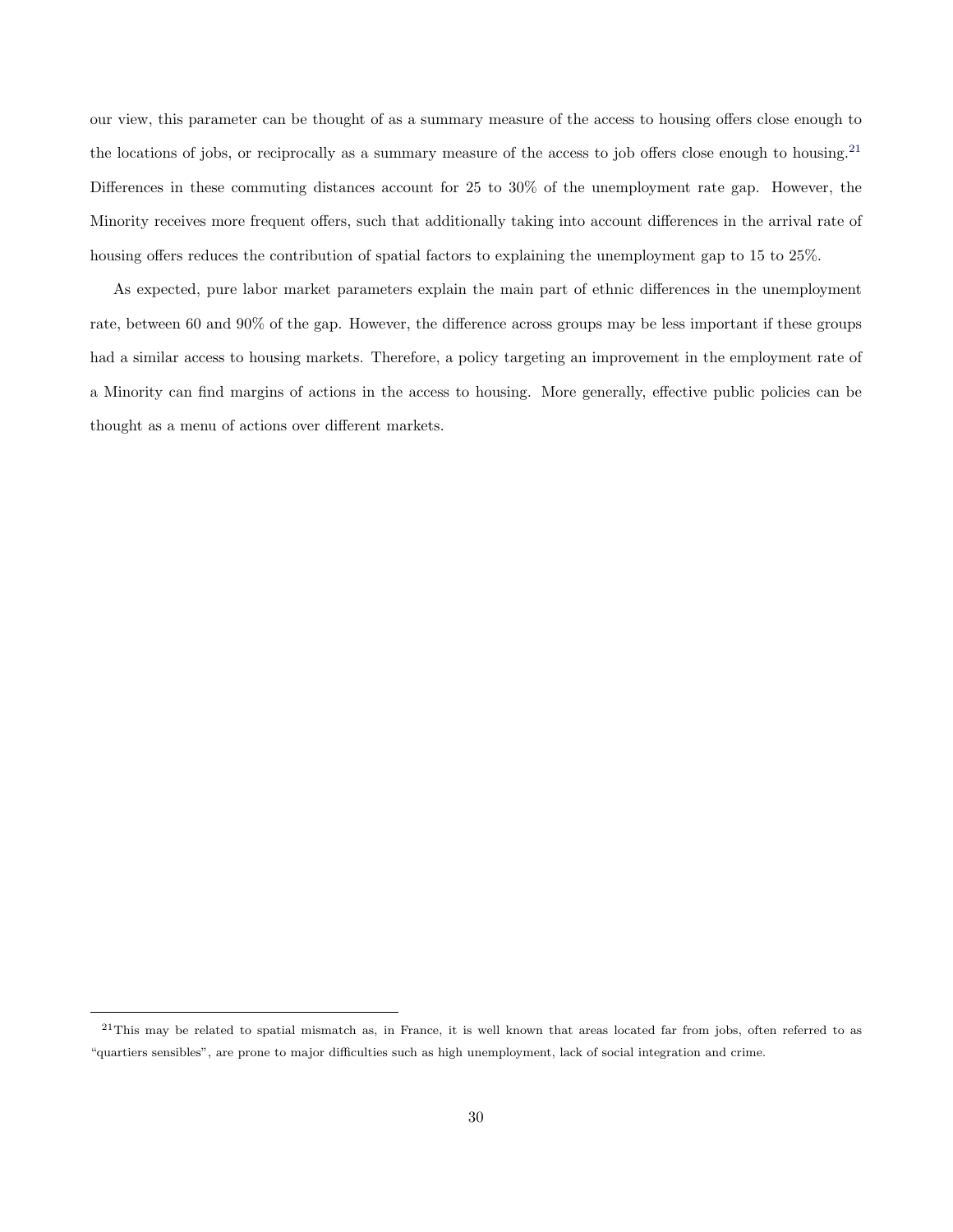## References

- <span id="page-32-8"></span>Aeberhardt, R., Fougère, D., Pouget, J., Rathelot, R., 2010, Wages and employment of french workers with african origin, Journal of population economics 23, 881–905. [2.2,](#page-7-1) [2.2](#page-8-0)
- <span id="page-32-2"></span><span id="page-32-1"></span>Becker, G., 1971, The Economics of Discrimination, Second Edition, The University of Chicago Press, Chicago. [1](#page-3-1)
- Borjas, G., Bronars, S., 1989, Consumer discrimination and self-employment, Journal of Political Economy 97, 581–605. [1](#page-3-1)
- <span id="page-32-7"></span>Bouvard, L., Combes, P.-P., Decreuse, B., Laouénan, M., Schmutz, B., Trannoy, A., 2009a, Géographie du chômage des personnes d'origine africaine : une discrimination vis à vis des emplois en contact avec la clientèle?, Revue Française d'économie 23, 8-56. [1,](#page-3-1) [4](#page-5-1)
- <span id="page-32-10"></span>Bouvard, L., Combes, P.-P., Decreuse, B., Laouénan, M., Schmutz, B., Trannoy, A., 2009b, Géographie du chômage des personnes d'origine africaine : pourquoi une si faible mobilité résidentielle?, Revue Française d'économie 23, 57–107. [7,](#page-10-0) [4.3](#page-22-1)
- <span id="page-32-4"></span>Brueckner, J., Zenou, Y., 2003, Space and unemployment: the labor-market effects of spatial mismatch, Journal of Labor Economics 21, 242–266. [1](#page-3-1)
- <span id="page-32-9"></span>CGDD, 2009, La mobilité résidentielle progresse dans le parc locatif privé et diminue dans le parc social, Commis-sariat Général au Développement Durable, Le Point Sur n°27. [2.2](#page-9-0)
- <span id="page-32-3"></span>Combes, P.-P., Decreuse, B., Laouénan, M., Trannoy, A., 2011, Customer discrimination and employment outcomes: theory and evidence from the french labor market, GREQAM Working Paper 2011-36. [1](#page-3-1)
- <span id="page-32-6"></span>Decreuse, B., Schmutz, B., 2012, Residential mobility and unemployment of african immigrants in france : a calibration approach, Annals of Economics and Statistics 107, 51–927. [1](#page-3-1)
- <span id="page-32-0"></span>Ellwood, D., 1986, The spatial mismatch hypothesis: Are there teenage jobs missing in the ghetto?, in: Freeman, R., Holzer, H. (eds.), *The Black Youth Unemployment Crisis*, 147–185, University of Chicago Press, Chicago. [1](#page-3-1)
- <span id="page-32-5"></span>Gautier, P., Zenou, Y., 2010, Car ownership and the labour market of ethnic minorities, Journal of Urban Economics 67, 392–403. [1](#page-3-1)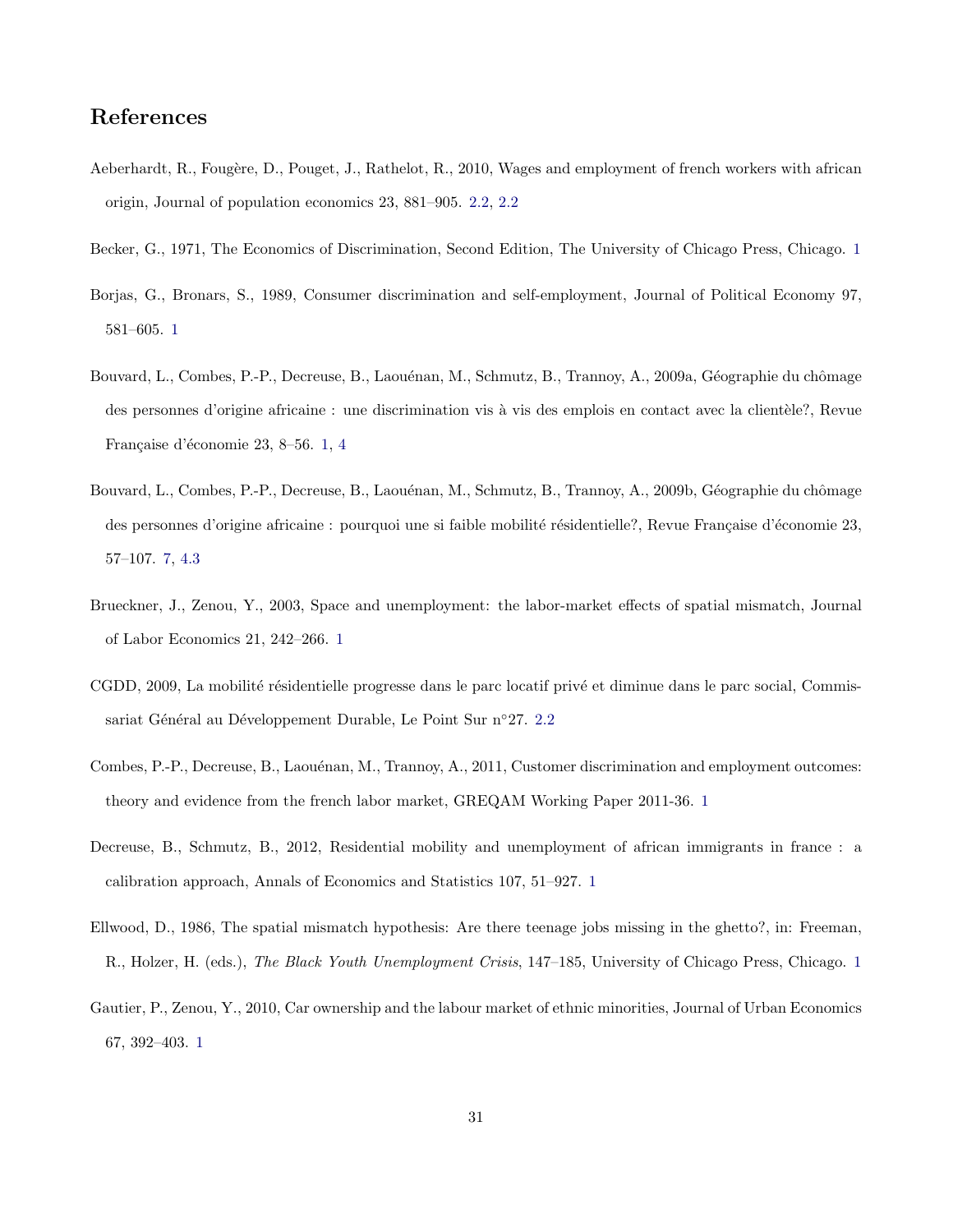<span id="page-33-10"></span>Gobillon, L., Magnac, T., Selod, H., 2011, Space and unemployment: the labor-market effects of spatial mismatch, Journal of Applied Econometrics 26, 1079–1112. [2.1](#page-6-1)

<span id="page-33-6"></span>Gobillon, L., Selod, H., Zenou, Y., 2007, The mechanisms of spatial mismatch, Urban Studies 12, 2401–2427. [1](#page-3-0)

- <span id="page-33-5"></span>Hellerstein, J., Neumark, D., 2011, Employment in black urban labor markets: problems and solutions, NBER Working Paper 16986. [1](#page-3-0)
- <span id="page-33-7"></span>Hellerstein, J., Neumark, D., McInerney, M., 2008, Spatial mismatch or racial mismtach?, Journal of Urban Economics 64, 464–479. [1](#page-3-1)
- <span id="page-33-4"></span>Ihlanfeldt, K., Sjoquist, D., 1998, The spatial mismatch hypothesis: A review of recent studies and their implications for welfare reform, Housing Policy Debate 8, 849–892. [1](#page-3-0)
- <span id="page-33-2"></span>Jencks, C., Mayer, S., 1990, Residential segregation, job proximity, and black job opportunities, in: Lynn, L., McGreary, M. (eds.), *Inner-city Poverty in the United States*, 187–222, National Academy Press, Washington. [1](#page-3-0)
- <span id="page-33-0"></span>Kain, J., 1968, Housing segregation, negro employment, and metropolitan decentralization, Quarterly Journal of Economics 82, 175–197. [1](#page-3-1)
- <span id="page-33-11"></span><span id="page-33-3"></span>Kain, J., 1992, The spatial mismatch hypothesis: three decades later, Housing Policy Debate 3, 371–460. [1](#page-3-0)
- Lucas, R., Rossi-Hansberg, E., 2002, On the internal structure of cities, Econometrica 70, 1445–1476. [8](#page-13-1)
- <span id="page-33-12"></span>Mortensen, D., Pissarides, C., 1999, Unemployment responses to 'skill-biased' technology shocks: The role of labour market policy, Economic Journal 109, 242–65. [3.2](#page-14-3)
- <span id="page-33-1"></span>Phelps, E., 1972, The statistical theory of racism and sexism, American Economic Review 62, 659–661. [1](#page-3-1)
- <span id="page-33-9"></span>Rathelot, R., 2013, Ethnic differentials on the labor market in the presence of asymmetric spatial sorting: Set identification and estimation, Mimeo CREST. [3](#page-5-0)
- <span id="page-33-8"></span>Rupert, P., Wasmer, E., 2012, Time to move and aggregate unemployment, Journal of Monetary Economics 59, 24–36. (document), [1,](#page-3-1) [3,](#page-12-0) [4.2](#page-20-0)

<span id="page-33-13"></span>Small, K., Verhoef, E., 2006, The Economics of Urban Transportation, Second edition, Routledge, Oxford. [4.2](#page-20-0)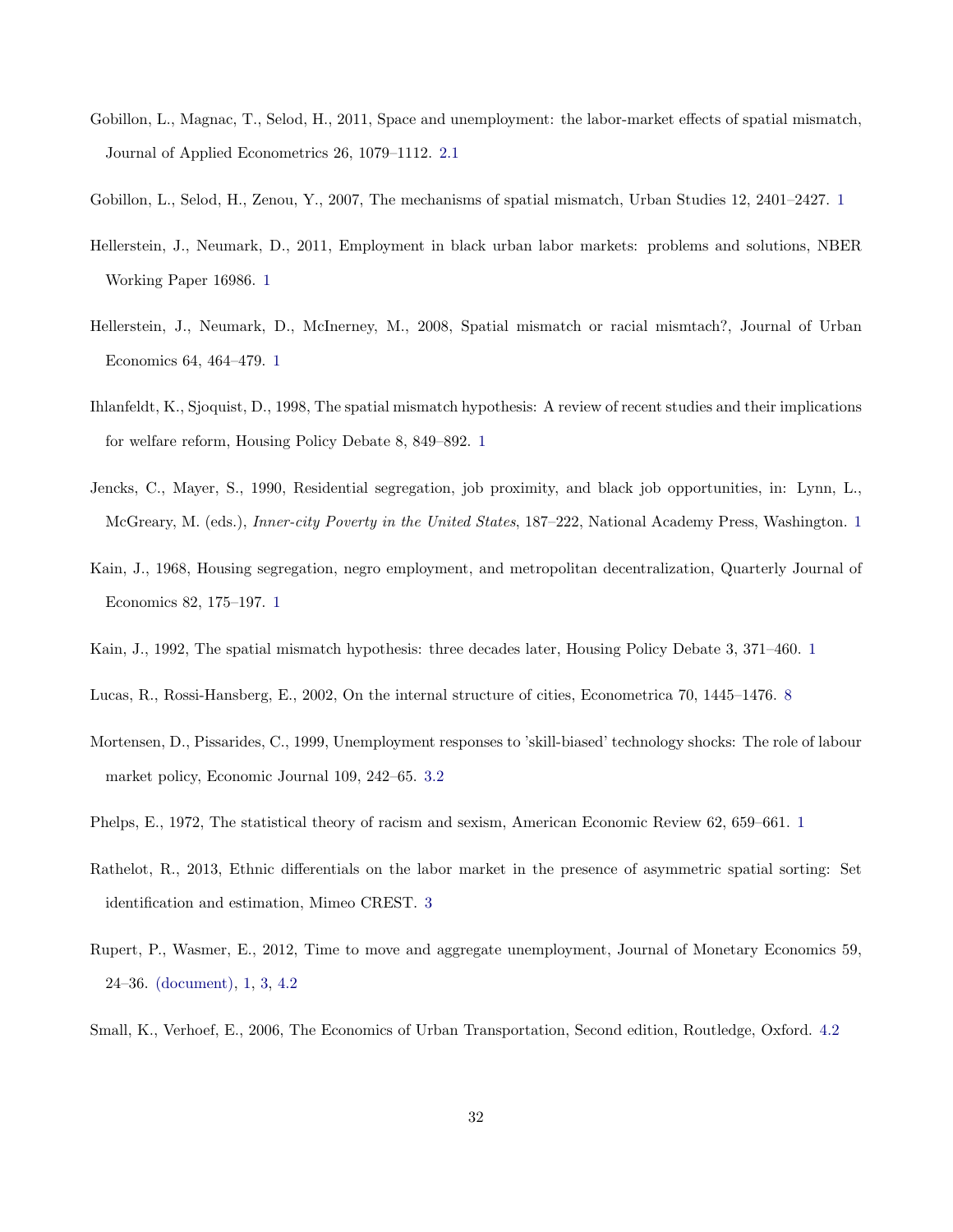- <span id="page-34-1"></span>Wasmer, E., Zenou, Y., 2002, Does city-structure affect job search and welfare?, Journal of Urban Economics 51, 515–541. [1](#page-3-1)
- <span id="page-34-2"></span>Weinberg, B., 2000, Black centralization and the spatial mismatch hypothesis, Journal of Urban Economics 48, 110–134. [1](#page-3-1)
- <span id="page-34-3"></span>Weinberg, B., 2004, Testing the spatial mismatch hypothesis using inter-city variations in industrial composition, Regional Science and Urban Economics 34, 505–532. [1](#page-3-1)
- <span id="page-34-0"></span>Zax, J., Kain, J., 1996, Moving to the suburbs: Do relocating companies leave their black employees behind?, Journal of Labor Economics 14, 472–504. [1](#page-3-1)